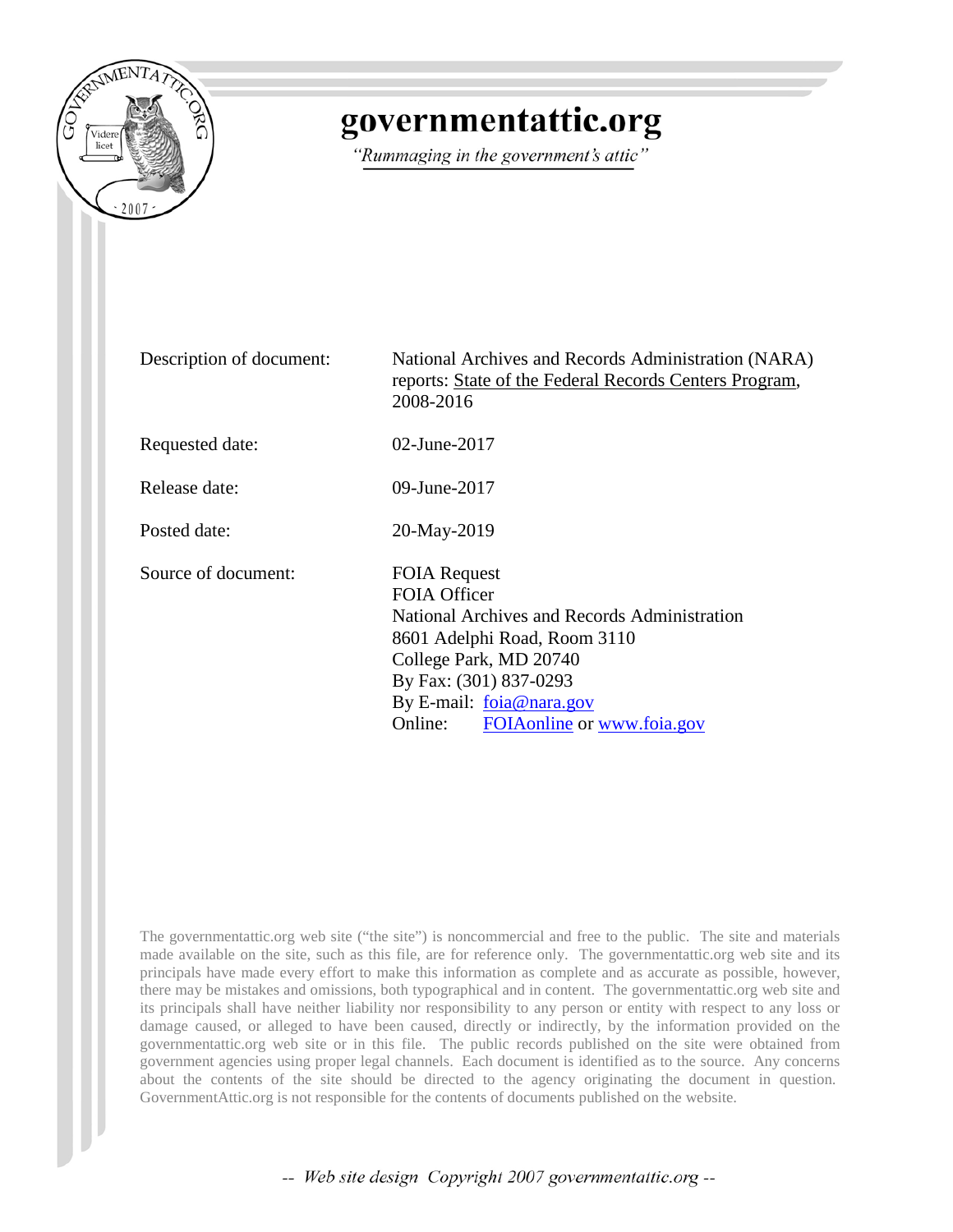From: foia@nara.gov [<foia@nara.gov>](mailto:foia@nara.gov) Sent: Fri, Jun 9, 2017 5:11 pm Subject: Final Disposition, Request NARA-NGC-2017-000606

8601 Adelphi Road Room 3110 College Park, MD 20740-6001

June 9, 2017 Re: Freedom of Information Act Request NGC17-408

This is in response to your Freedom of Information Act (FOIA) request dated June 2, 2017, via email to Gary M. Stern. Your request was assigned FOIAonline tracking number NARA-NGC-2017-000606, and the above internal tracking number. In your request you are seeking the "a copy of the most recent annual report on the activities of the Federal Records Center at Suitland, Maryland."

I contacted the Director of the Federal Records Center Program, David Weinberg, and the Director of the Washington National records Center (WNRC) regarding your FOIA. Neither had knowledge of the report you mentioned, however, both suggested the "State of the Federal Records Center Program – FY 2016," might be what you are interested in. This document is being released to you in full.

This completes the processing of your request.

If you are not satisfied with our action on this request, you have the right to file an administrative appeal within ninety (90) calendar days from the date of this letter via regular U.S. mail or email. By filing an appeal, you preserve your rights under FOIA and give the agency a chance to review and reconsider your request and the agency's decision. If you submit your appeal in writing, please address it to the Deputy Archivist of the United States (ND), National Archives and Records Administration, 8601 Adelphi Road, College Park, Maryland 20740. Both the letter and the envelope should be clearly marked "Freedom of Information Act Appeal." If you submit your appeal by email please send it to [FOIA@nara.gov,](mailto:foia@nara.gov) also addressed to the Deputy Archivist of the United States. Please be sure to explain why you believe this response does not meet the requirements of the FOIA. All correspondence should reference your case tracking number NGC17-408 or NARA-NGC-2017-000606.

If you would like to discuss our response before filing an appeal to attempt to resolve your dispute without going through the appeals process, you may contact our FOIA Public Liaison Gary M. Stern for assistance at: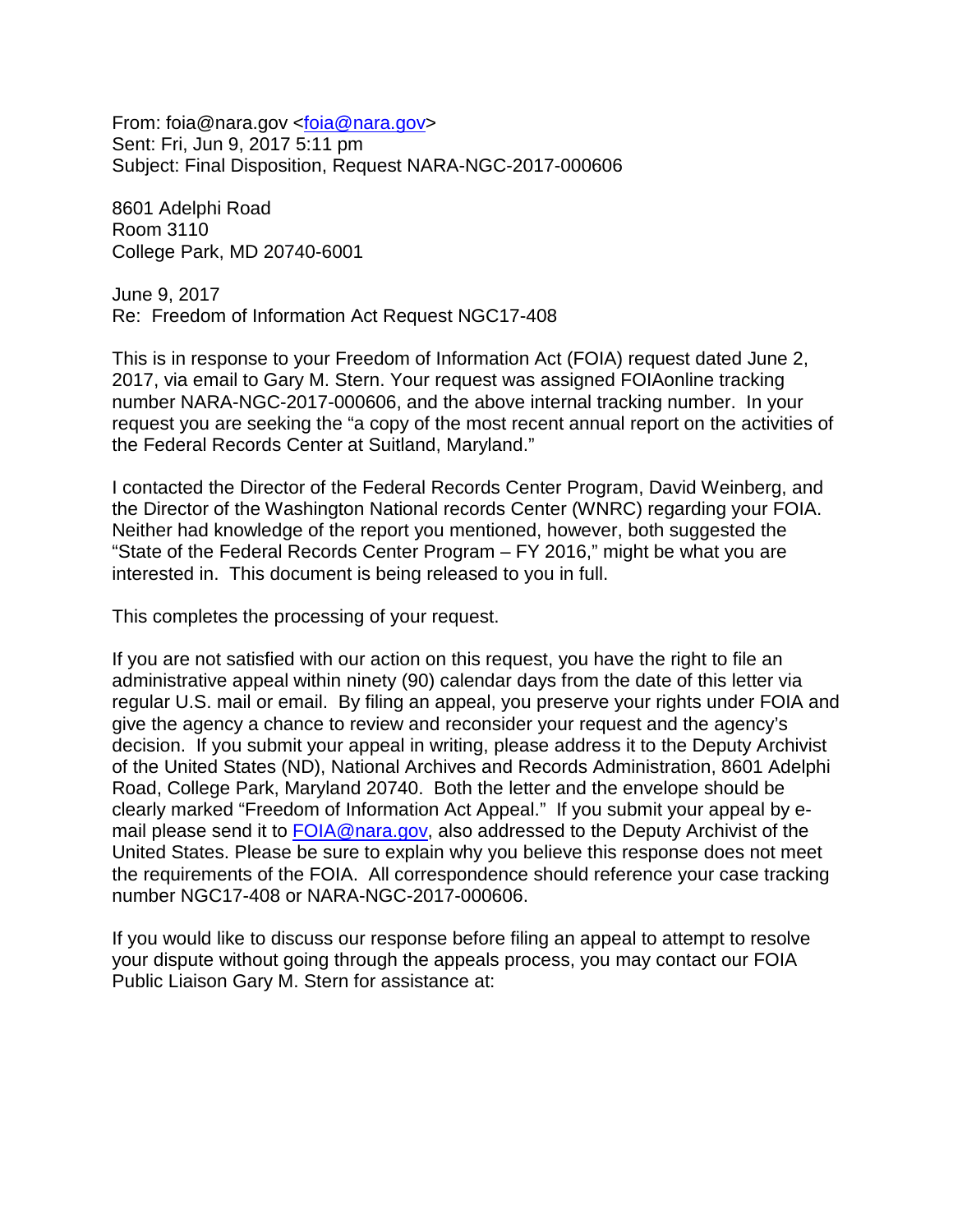National Archives and Records Administration 8601 Adelphi Road, Room 3110 College Park, MD 20740-6001 (301) 837-1750 garym.stern@nara.gov

If you are unable to resolve your FOIA dispute through our FOIA Public Liaison, the Office of Government Information Services (OGIS), the Federal FOIA Ombudsman's office, offers mediation services to help resolve disputes between FOIA requesters and Federal agencies. The contact information for OGIS is:

Office of Government Information Services National Archives and Records Administration 8601 Adelphi Road–OGIS College Park, MD 20740-6001 [foia@nara.gov](mailto:foia@nara.gov) ogis.archives.gov 202-741-5770 1-877-684-6448

Sincerely,

JOSEPH A. SCANLON FOIA Officer Office of General Counsel (301) 837-0583 joseph.scanlon@nara.gov

Records were released to the public as a result of this request. You may retrieve these records immediately using the following link: View Records. Over the next 2 hours, these records are also being added to FOIAonline's search pages, further enabling you to retrieve these documents associated with your FOIA request at any time.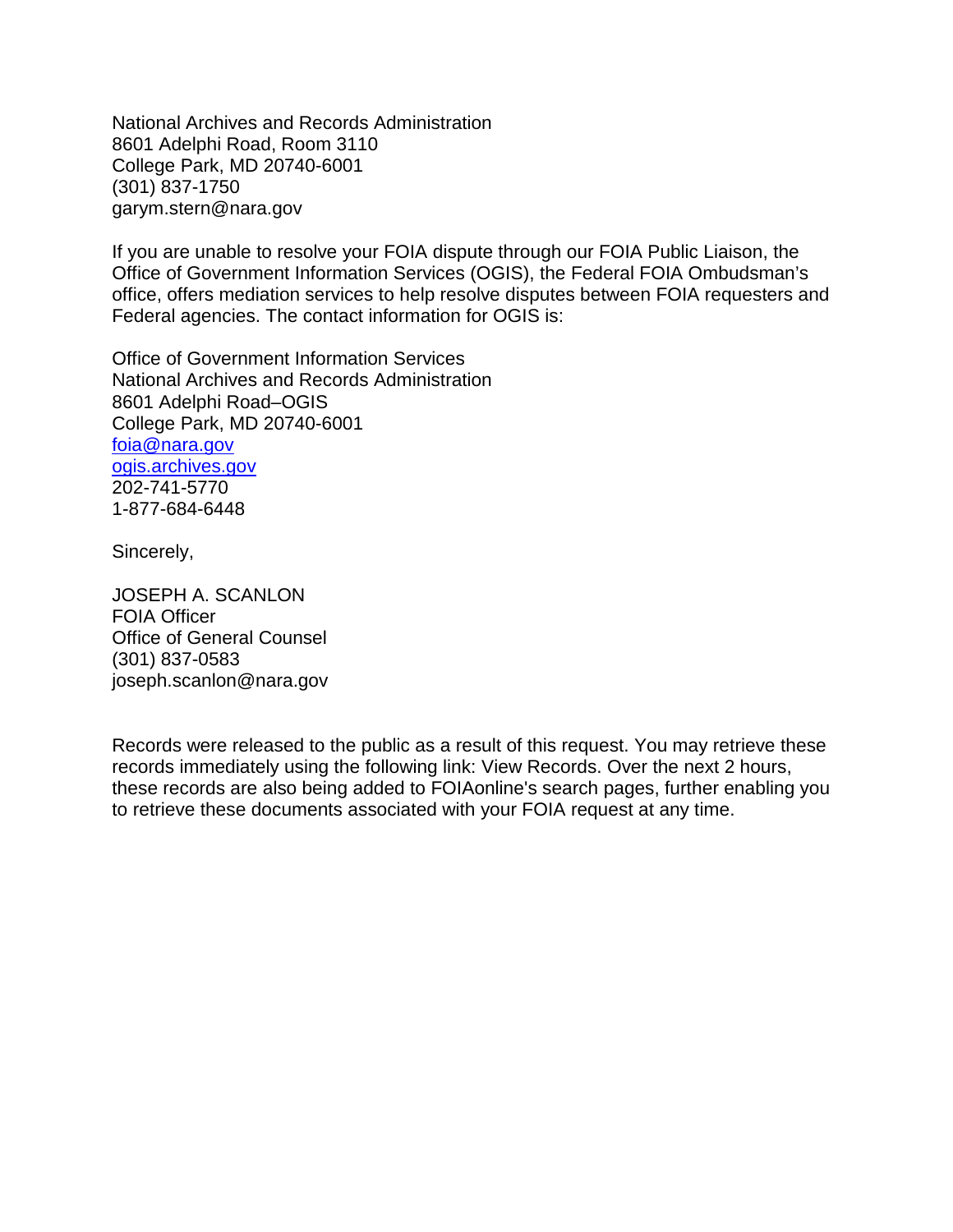*National Archives and Records Administration* 



*8601 Adelphi Road College Park, MD 20740* 

Date: September 30, 2008

To: All Federal Records Center Staff

From: David M. Weinberg

Subject: State of the Federal Records Center Program—FY 2008

As the fiscal year draws to a close, it is my pleasure to deliver my annual report on the Federal Records Centers Program. I am happy to relate that we have enjoyed our most successful year since becoming a fee-for-service program back in fiscal year 2000. We took in 1.7 million cubic feet of new transfers, serviced 9 million reference requests, recycled three-quarters of a million cubic feet of paper, and accessioned 18,000 cubic feet of records into the National Archives. The total holdings of the FRC now stands at a record 27 million cubic feet.

We also achieved financial success during fiscal year 2008. FRCP staff worked hard to contain costs, maintain high levels of productivity, market new services, and serve our customers. As a result, all full-time revolving fund staff members (with a performance rating of "fully successful" or better) will receive a \$1,200 productivity award (allocated, student, intermittent, and part-time staff will receive a pro-rated amount) along with my sincere thanks for your contributions to our success.

This year, our largest and most important initiative has been **ARCIS**, the new IT system that will, over the next fiscal year, completely transform the way we and our customers do business. As it comes online, ARCIS will affect all centers, all job functions, and all business transactions in our system. Internally, the system will enable us to work more efficiently by automating and streamlining internal processes and lowering our operating costs. Externally, it will allow us to harness new technologies, offer new services, and ultimately better serve our customer agencies.

ARCIS moved from concept to reality during the past year. We completed design, finalized preparations in each FRC to enable smooth migration of data, and conducted several "dry runs" of the system in Philadelphia. We are developing robust training resources so that all staff and customers have the information they need to use the system. We expect an on-time, smooth launch of the system at the Philadelphia FRC on October 14 and at other FRCs over the course of fiscal year 2009. I would like to convey my special thanks to the many FRCP staff who served on ARCIS teams and worked tirelessly to ensure the success of the new system.

The approach of fiscal year 2009 means that the deadline to comply with new requirements of 36 CFR 1228 Subpart K (or the **"2009 Regulations"**) is just one short year away. We have made solid progress this year in replacing, repairing, and upgrading our facilities to ensure that we have enough of the right kind of space for our customers' records. However, space issues continue to be a major challenge. The amount of paper records in our holdings is at an all-time high, and we are continuing to make investments in facilities to serve our customers' paper storage needs for the years to come.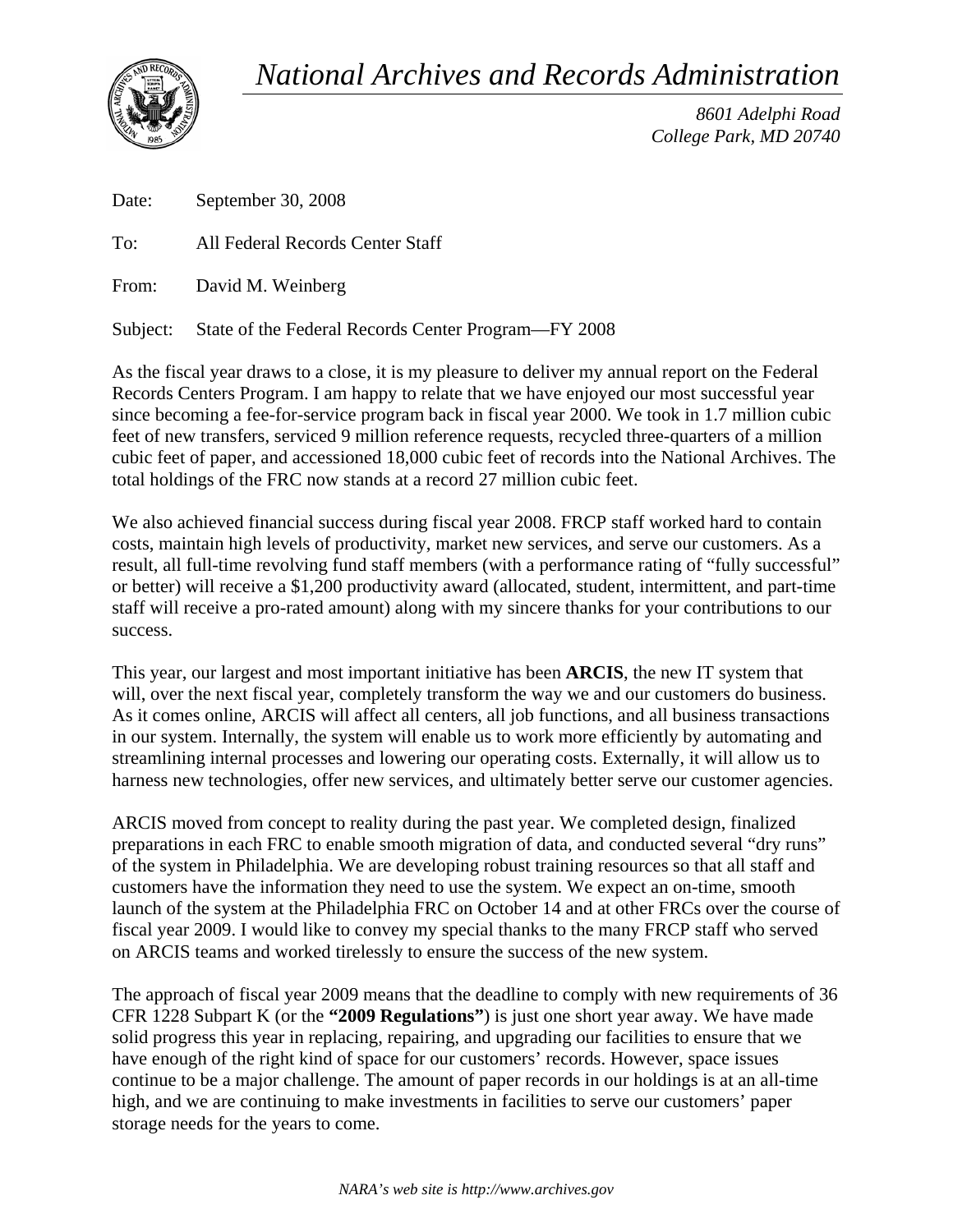Although paper records represent the vast majority of our business, as more and more Federal records are created in electronic format, the FRCP is continuing to explore ways to help our customer agencies manage these records.

■ This year, NARA's **Electronic Records Archive (ERA)** reached its Initial Operating Capability. One of the first agencies to use the system, the National Nuclear Security Administration (NNSA), will be sending temporary electronic records to ERA during fiscal year 2009. A team of FRC staff has been working with NNSA to plan for tests of temporary erecords ingest, storage, and services in ERA. The FRCP is exploring the use of ERA as a platform to offer online e-records storage and services to Federal agencies in the future. The project with NNSA will help determine what we will need to do to launch such services.

■ During fiscal year 2008, the multi-region **Temporary Records Information Portal (TRIP)** Team reached an agreement with TRICARE Management Activity to fund exploration of a prototype for DoD 5015.2 compliant storage and servicing of temporary inactive electronic records. This agreement will allow the FRCP to determine the technical feasibility of providing these services.

■ The FRCP has launched a number of **electronic records services** to agency customers, including storage of electronic media in our new Electronic Records Vaults (ERVs), digital imaging services to scan paper records, and secure destruction services for e-media in our industrial disintegrators. We also rolled out the SmartScan electronic document delivery service nationwide this year, and the response from customers—particularly those who have urgent requests—has been overwhelmingly positive.

It has also been a challenging and productive year at the **National Personnel Records Center** (NPRC). The processing of correspondence cases continued at an excellent level, the digital conversion unit successfully scanned and loaded all of NARA's Official Personnel Folders into OPM's e-OPF application, and overall the Center met all of its financial targets. In addition, NPRC planned and is now opening its eight-bay, underground Valmeyer Annex. Planning also was completed for the new NPRC main facility, and GSA awarded the contract to a private developer on September 4. Finally, NPRC continues to grow as new employees are being hired to handle the 5% increase in correspondence cases that the Center has experienced this year.

As we wind up such a successful year, we must not take future success for granted. I ask that each and every FRC staff member continue to do all you can to keep productivity high and costs low and, above all, deliver the best quality of service to every customer.

Thanks once again to all of you who serve our customers and make our program so successful.

Sincerely,

ment

DAVID M. WEINBERG Director, Federal Records Centers Program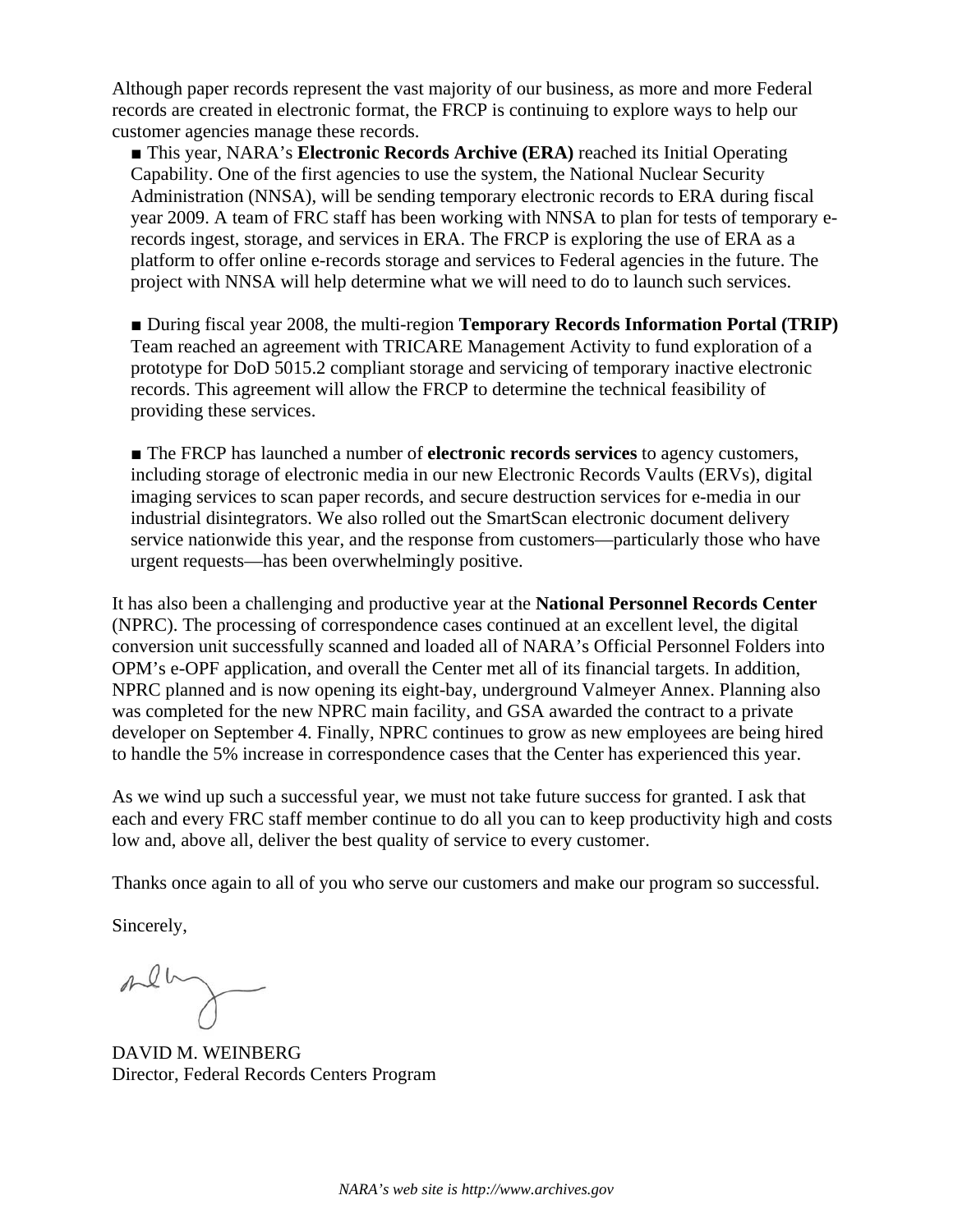*National Archives and Records Administration* 



*8601 Adelphi Road College Park, MD 20740* 

Date: September 30, 2009

To: All Federal Records Center Staff

From: David M. Weinberg

Subject: State of the Federal Records Center Program--FY 2009

As our tenth year as a revolving fund draws to a close, I am writing to update you on the achievements and highlights from this past year and to outline the financial, market, space, and other challenges the Federal Records Centers Program has experienced over FY 2009.

We celebrate the successful deployment of ARCIS at 16 of our 17 centers, with the final deployment at NPRC planned for October 2009. Launching this system was one of the most complex and far-reaching endeavors the FRCP has ever undertaken and was a crucial step toward ensuring that customers can quickly and easily conduct business with us online. Over the course of the year, we launched the system in five deployments, trained hundreds of staff and customers, stood up a help desk to field internal and external questions, purchased new computers and other hardware, and re-engineered key business processes. Initial survey results from customers who have used ARCIS indicate high levels of satisfaction with ARCIS training, online resources, the speed with which records are processed, and the system's tracking features. Over the course of FY 2010, we will continue to enhance the system, launching modules to provide user access, user management, and transfer functions to customers. The launch of ARCIS affected just about all FRCP personnel, both in regional centers and at headquarters. I want to thank all FRCP staff for learning new processes, working together to solve issues during deployments, and educating customers about the new system. Your cooperation, dedication, and teamwork made the launch of ARCIS a tremendous success.

The National Personnel Records Center experienced one of its busiest years on record.

- The move to the Valmeyer Annex involved hundreds of NPRC staff, particularly the T&D staff, the Preservation staff, and volunteer move planners and coordinators from throughout the center. Forty staff members from CPR and five from MPR have relocated to the Valmeyer Annex. In addition to handling the thousands of cubic feet of records each day that originated from MPR and CPR, these staff also managed an influx of several hundred thousand cubic feet of transshipments from other FRCs around the country. As the fiscal year drew to a close, the Valmeyer Annex already was over 80% full—in just 12 months!
- Correspondence request receipts increased by nearly 15%, which led to a commensurate increase in workload for NPRC's mail processing, search, and refile staffs. We responded to this uptick in requests by creating new teams and increasing the number of correspondence technicians.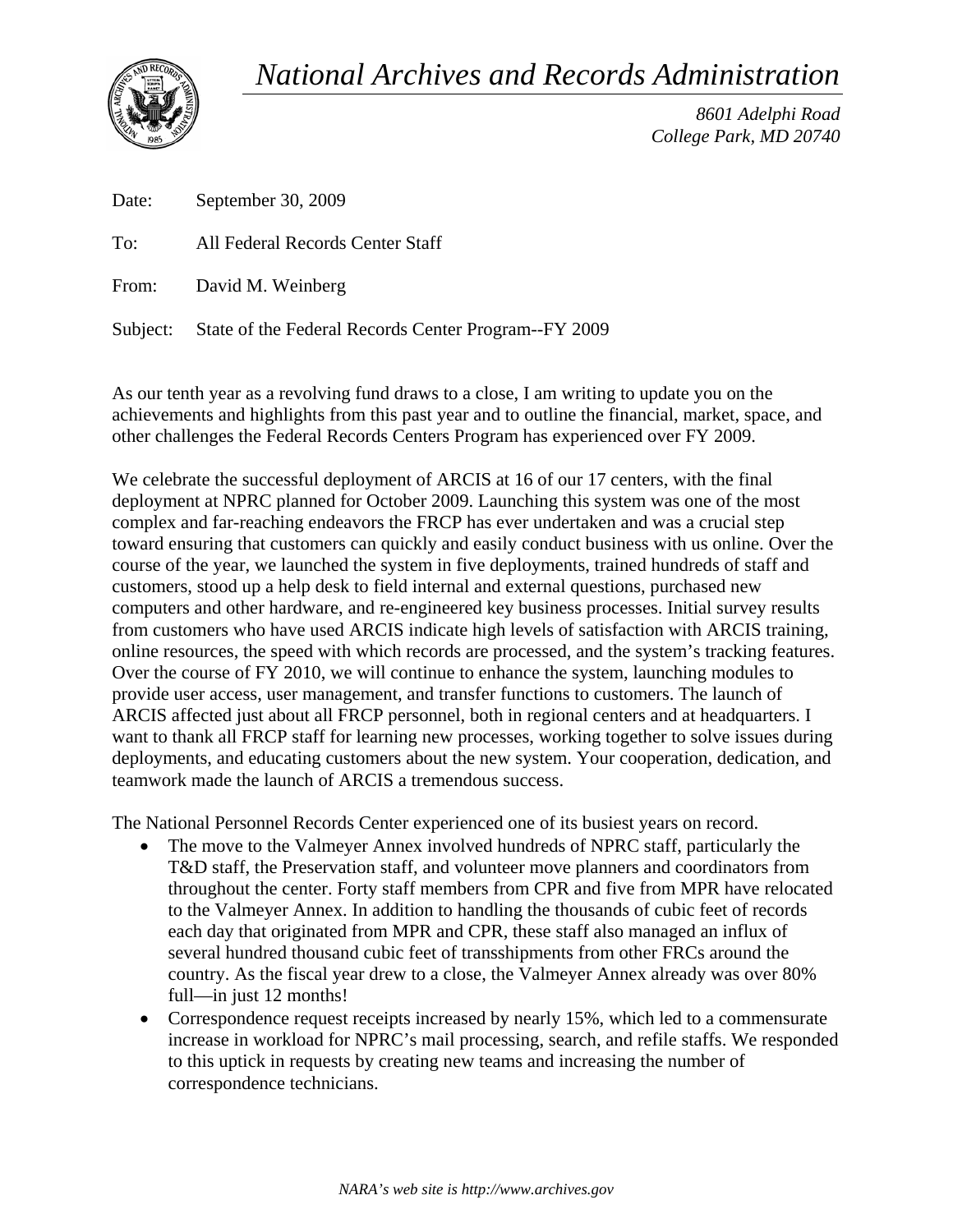CPR's staff expanded temporarily to support the scanning of NARA's and GSA's Official Personnel Folders for OPM's Enterprise Human Resource Integration project.

In 2008, NARA took part in the third round of the Federal Human Capital Survey (FHCS), which monitors employee work satisfaction in the Federal government. The results of this survey, which were released in FY 2009, indicate that the Federal Records Centers have a long way to go in improving the quality of the work environment for all of its employees. The safety and satisfaction of our employees is of great concern to the FRCP. Immediately after the results of the survey were released, we endeavored to drill down further on the results by hiring a contractor to hold focus groups with staff of all levels in ten facilities. Based on the results of the FHCS and the follow-up focus groups, we have put together a plan to invest in new equipment, employee development, and improved communications in order to address employee concerns. I thank you for your participation in the survey, and I am grateful to employees who took further time to share opinions and concerns in the focus groups. I encourage you to continue to provide feedback on your work environment. We are working on developing innovative ways of continuing the dialog with FRCP staff using new technologies (such as social media) in the coming year.

Ensuring that our rapidly growing holdings are housed in space that is compliant with the more stringent facility regulations that take effect on October 1, 2009, has been a top priority for the FRCP this year. Space is very tight in our records centers, and I understand that it can often be difficult to work in facilities that are at or near their storage capacity. The FRCP undertook the following projects this year to ensure that we have adequate, compliant space for our holdings:

- We continued to work to bring existing facilities into compliance with the 2009 regulations. We will have eleven centers certified by the end of the calendar year. We will receive waivers from NARA's Space and Security Management Division for several facilities in which work is ongoing. And the Solicitation for Offers to replace the Rocky Mountain Region FRC will be released this fall.
- We dedicated the Valmeyer Annex for the NPRC in October 2008, and, thanks to the great work of staff and contractors, the move into this facility has been one of our fastest ever, averaging 6,000 cubic feet per day.
- We took two more bays in Lee's Summit and will bring two more bays online in Lenexa in December.
- We moved forward on securing palletized storage space for large collections of inactive records. This year, we signed an agreement for a palletized facility at the Great Lakes Naval Station north of Chicago, and we are beginning the market survey process for a similar facility in the Dayton area, with a targeted move-in date of Summer 2010. These new facilities should free up more than a million cubic feet systemwide.

With more than 27 million cubic feet of records in our holdings, managing paper will be part of the FRCP's services for a long time to come. However, as you likely have observed in your own center, the work of the FRCs is slowly changing. Reference request activity is declining. In FY 2006 we processed 13 million reference requests, but in FY 2009, we will likely fulfill fewer than 10 million. In response to this changing environment, we are making plans to position the FRCP to deliver new lines of business so that we can serve our Federal customers' evolving needs and continue to thrive as a fee-for-service operation. These three lines of business include storage and servicing of physical records (such as paper and electronic media), storage and servicing of "born digital" electronic records, and records management consulting services. Some of these new services are already being launched in certain FRCs—for example, a number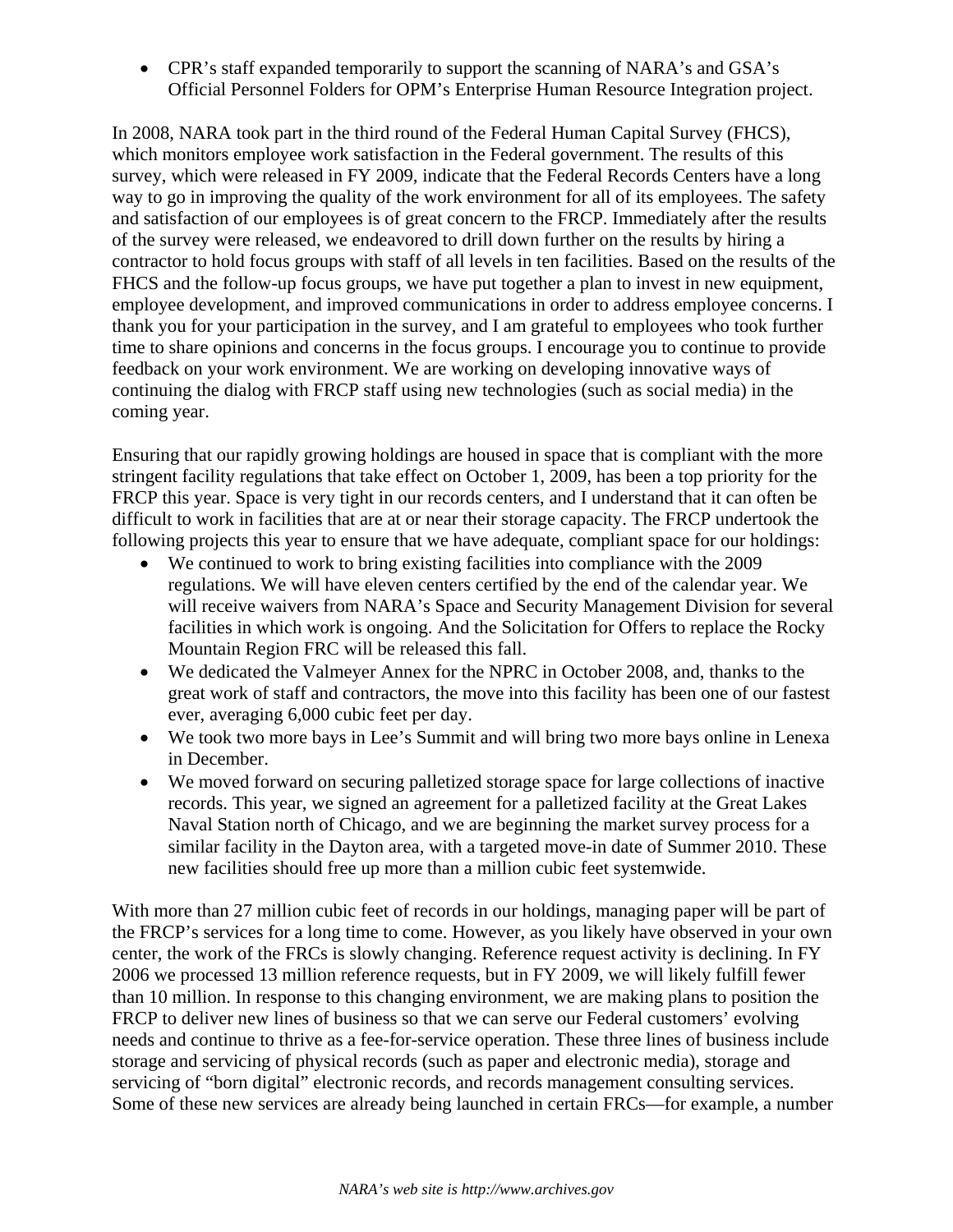of staff members are currently involved in standing up scanning operations in four locations. Other services, such as the "eFRC," are still in the research stages. We are making investments both in technology and staff training to ensure that our customers' needs are met and that our staff have the skills they need to fulfill these needs for years to come.

In addition to launching new services, we are re-engineering the way the FRCP interacts with customers. We are re-organizing the headquarters staff to more effectively serve our customers, bringing on new account managers who will work closely with them—particularly the eight customers who account for 68% of our revenue—to ensure that we are meeting their current needs and anticipating their future needs. We are expanding our use of online tools to more consistently monitor customer satisfaction with our services. We undertook an in-depth study of customer needs surrounding eFRC services, and are acting on those survey results. We are exploring social media technology to better communicate with customers on a real-time basis. And we are ramping up a sales force to support local sales and marketing efforts. In doing all of this, I realize that the most important customer interaction happens when our front-line staff deliver services. I thank you for the care you provide to our customers, and I welcome your input on how we can serve them better.

The year has been a challenging one from a financial perspective. We are replacing the two massive NPRC facilities at a projected cost of \$10 million. This huge expense, combined with an increase in agency overhead (paying for our part of shared NARA services) and a four-million– dollar, system-wide replacement of computers means that for the first year in our history as a revolving fund, we will just break even financially this year instead of turning a profit. In previous years, when we have anticipated a profit, we have been able to give cash awards to staff. Because of the financial situation this year, I regret that there is no funding this year to provide these cash awards.

As we stand on the brink of our second decade as a revolving fund, I acknowledge that the Federal Records Centers Program has some serious challenges, but we are endeavoring to meet these challenges head on. Tools like ARCIS will enable the FRCP to work more efficiently so that we can deliver services to our customers at the lowest possible cost. New facilities will help us store and service our customers' records in secure, compliant space. But our most important asset is you—our staff. You know our customers and their records better than anyone, and customer satisfaction hinges on your actions. We rely on you to control costs and provide feedback on process improvements so that we can operate as efficiently as possible, effectively serve the agencies that entrust their records to us, and remain a viable fee-for-service operation.

As always, I thank you for your dedicated service to the FRCP, and I welcome your feedback.

Sincerely,

 $\n *n*$ 

DAVID M. WEINBERG Director, Federal Records Centers Program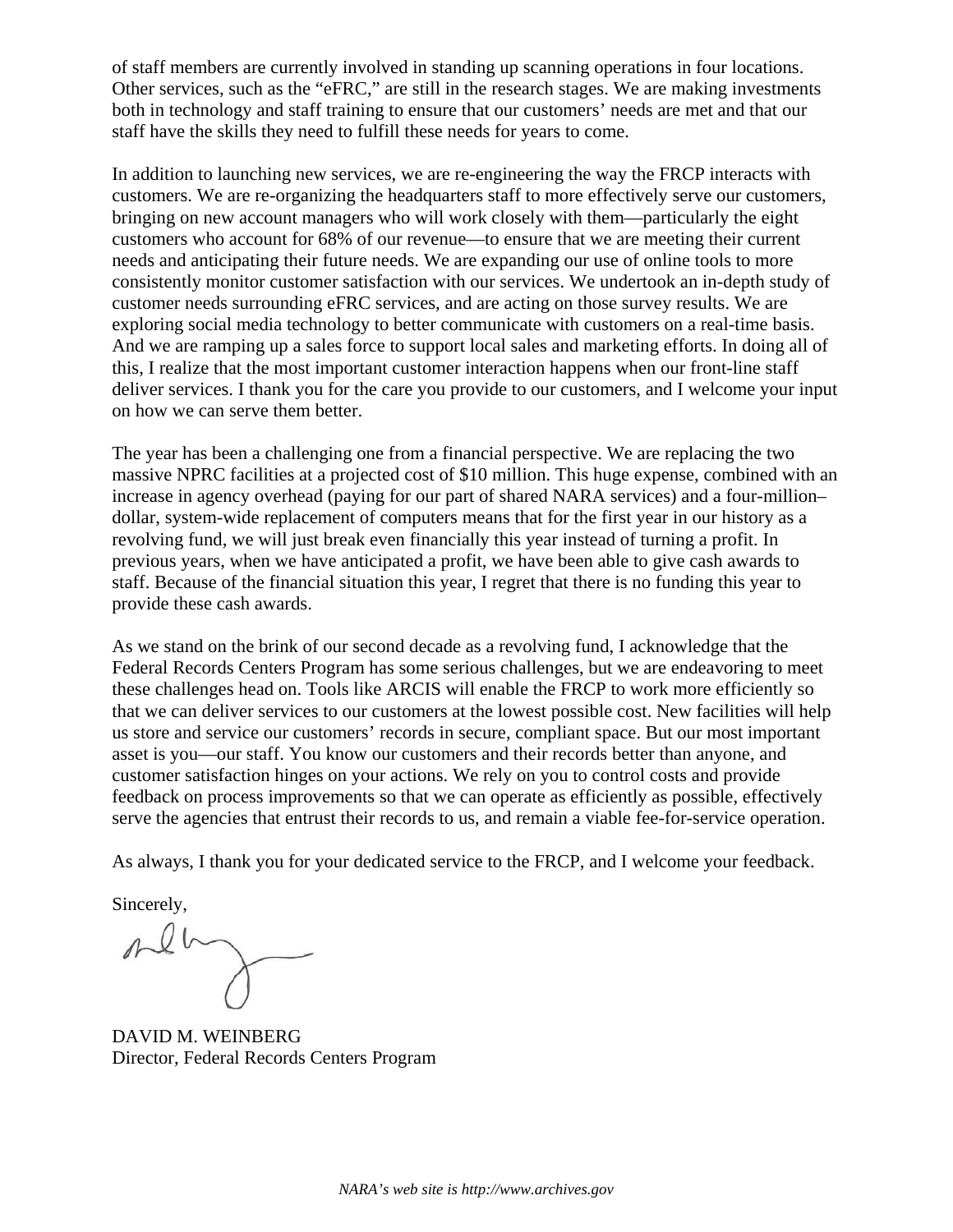*National Archives and Records Administration* 



*8601 Adelphi Road College Park, Maryland 20740-6001* 

Date: September 29, 2010

To: All Federal Records Center Staff

From: David M. Weinberg

Subject: State of the Federal Records Center Program--FY 2010

As the fiscal year winds down, I am writing to brief you on the successes we have enjoyed and the challenges we have faced together over the course of the year.

We continue to provide an incredible volume of service to our agency customers. Thus far in FY 2011, we have received approximately 1.7 million new transfers, serviced more than 9 million reference requests, and recycled 1.2 million cubic feet of records. Our total holdings are currently in excess of 27.5 million cubic feet—a new record.

The FRCP completed the rollout of the ARCIS employee portal with the launch of the system at NPRC in October 2009. However, we are far from finished with the system. This year, we undertook a comprehensive, web-based survey of all external ARCIS users to gauge their satisfaction with the system's customer portal. We received more than 1,000 responses to this survey and have been busy incorporating this customer feedback to improve the system. In addition, this fiscal year, we have been working behind the scenes preparing for the launch of three new, interconnected modules for customers: user administration, access control, and records transfers. We have been conducting intensive usability research with a number of beta testers from several customer agencies to ensure that these new modules are user-friendly and that they meet our customers' business needs. During this research, we spent many hours observing customers as they used the system, and we noted any confusion or other difficulties. We are currently incorporating this research into ARCIS and are developing training and other support materials in preparation for the launch of the new modules in FY 2011.

The results of the 2010 Employee Viewpoint (Fedview) survey are in. While I am delighted that our agency led the Federal government in response rate by employees, it is apparent that we have a long way to go in improving the work environment for our staff. Beginning this year, NR senior staff and I have embarked on a series of town hall meetings at many FRCs, during which FRC staff can discuss issues of concern directly with us, without managers present. These meetings revealed much of what is right and what is not right within the FRCs. We plan to continue these meetings at every FRC. We have also worked to establish (or revitalize) local committees that contribute to employee safety and morale. And we have launched the Better Workplace Blog on which employees can directly air concerns about the workplace environment. I thank you for participating in the survey, the meetings, and the blog. I thank you for your openness, your willingness to share, and your candor. I realize that there is no "one and done" solution, and I am eager to continue to listen, act to address issues, and learn to work more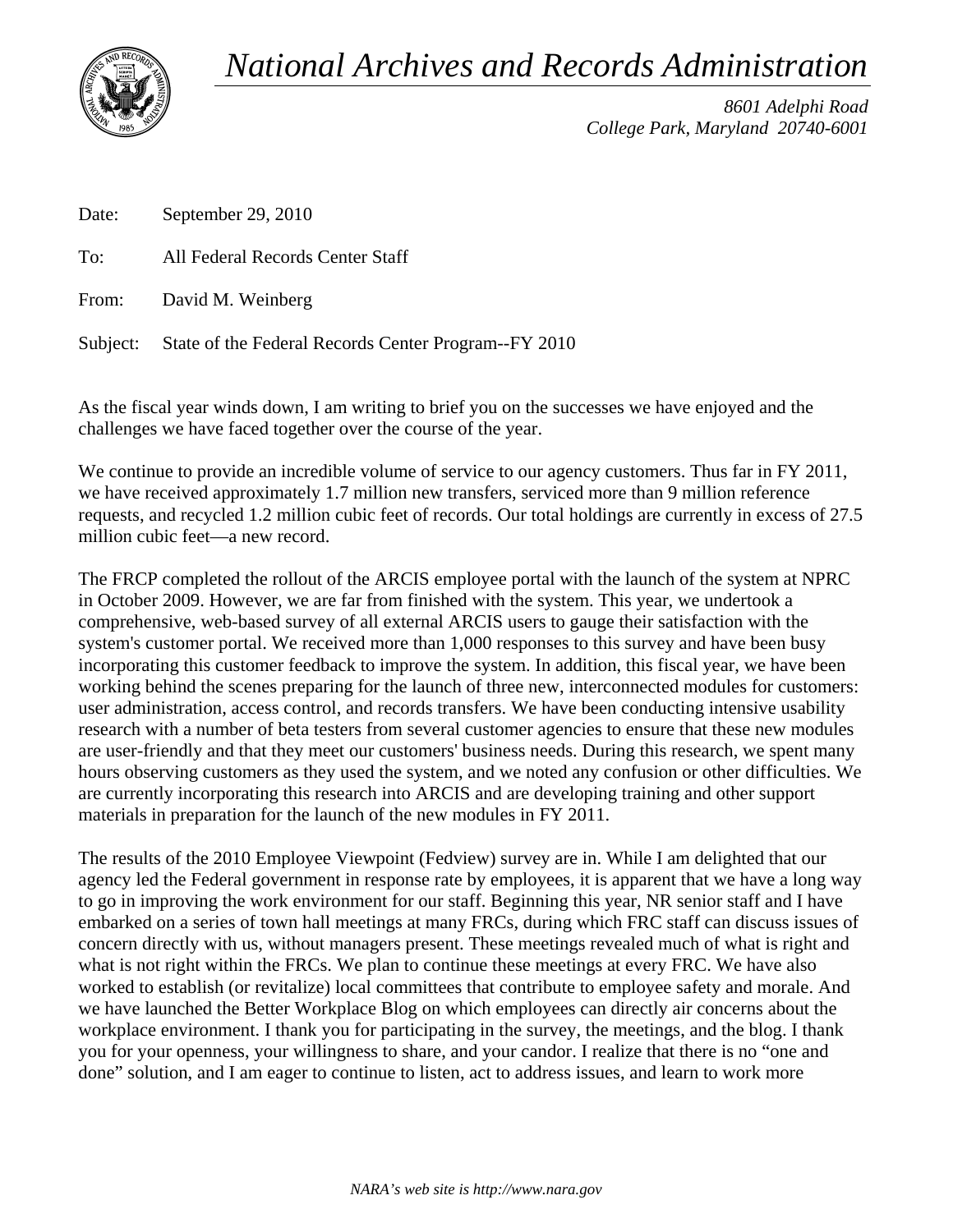collaboratively. I will not be satisfied until our employees feel heard, valued, and think of the FRCs as a great place to work. It won't happen overnight, but it will happen.

A key finding in the FedView survey was employee concerns about safety, an issue I take very seriously. This year, after hearing that staff felt that many of the ladders in the stacks were aging and/or unsafe, we embarked on a collaborative project to completely redesign the FRC ladder. We began by immediately removing all ladders from FRCs that were deemed unsafe. We then tested a new prototype for several weeks at the Philadelphia FRC. During a work session that included front-line staff, union representatives, HQ and local management, and the Ballymore engineers, we reviewed working scenarios of how the prototype ladder worked and received staff input on suggestions to further improve the prototype. This session produced an improved prototype that was further tested and reviewed by Lenexa staff. The prototype ladder is currently under review by the NARA Safety Committee and once it is approved by this committee, the prototype design will then be sent to OSHA for final approval. We intend to start the acquisition process for needed ladders in FY 2011 and then continue purchasing replacement ladders in subsequent fiscal years until all the FRC ladders are the new approved prototype. I want to ensure that you have the right equipment, the right amount of equipment, and appropriate training to be safe on the job.

We have been working hard to ensure that we have adequate, complaint facilities for the records in our custody, and have made impressive progress towards that goal in FY 2010:

- The Solicitation for Offers for a new Rocky Mountain Region facility was released in the fall and should be awarded by the end of FY 2010, with occupancy planned for the fall of 2011.
- To meet capacity demands, we added approximately one million new cubic feet of storage space in new bays in our extremely cost-effective underground storage locations in Lenexa and Valmeyer. We also just signed a lease to expand our underground space in Lee's Summit, and we will start to occupy that new space in December 2010.
- We awarded a lease for a new three-bay palletized storage facility in Dayton, OH, which we will occupy in November. And we are working with the Navy on another three-bay palletized facility on the Great Lakes Naval Station north of Chicago which we plan to occupy early in calendar year 2011.
- We renegotiated the lease on the Pittsfield FRC, which immediately dropped the rent by 19%, with another drop scheduled five years into the lease.
- We began developing requirements for a replacement for the Washington National Records Center. As part of this work, we are considering various high-density storage alternatives in order to keep this very large facility affordable. Our requirements will be submitted to GSA in early calendar year 2011.

Fiscal year 2010 has been a busy one for the National Personnel Records Center. Here are some of the highlights among NPRC's achievements:

- Construction continues at a rapid pace on the new NPRC facility at Dunn Road that will replace the aging Page Avenue facility. This new high-bay facility will store personnel records and will provide office space for the more than 500 staff who service those records. Initial occupancy is set for May 2011.
- MPR's correspondence production was up by 12.6% over FY 2009 and by 28% over FY 2008. The increased production led to the elimination of a 40,000-case backlog on non-fire-related cases that existed at the beginning of the fiscal year.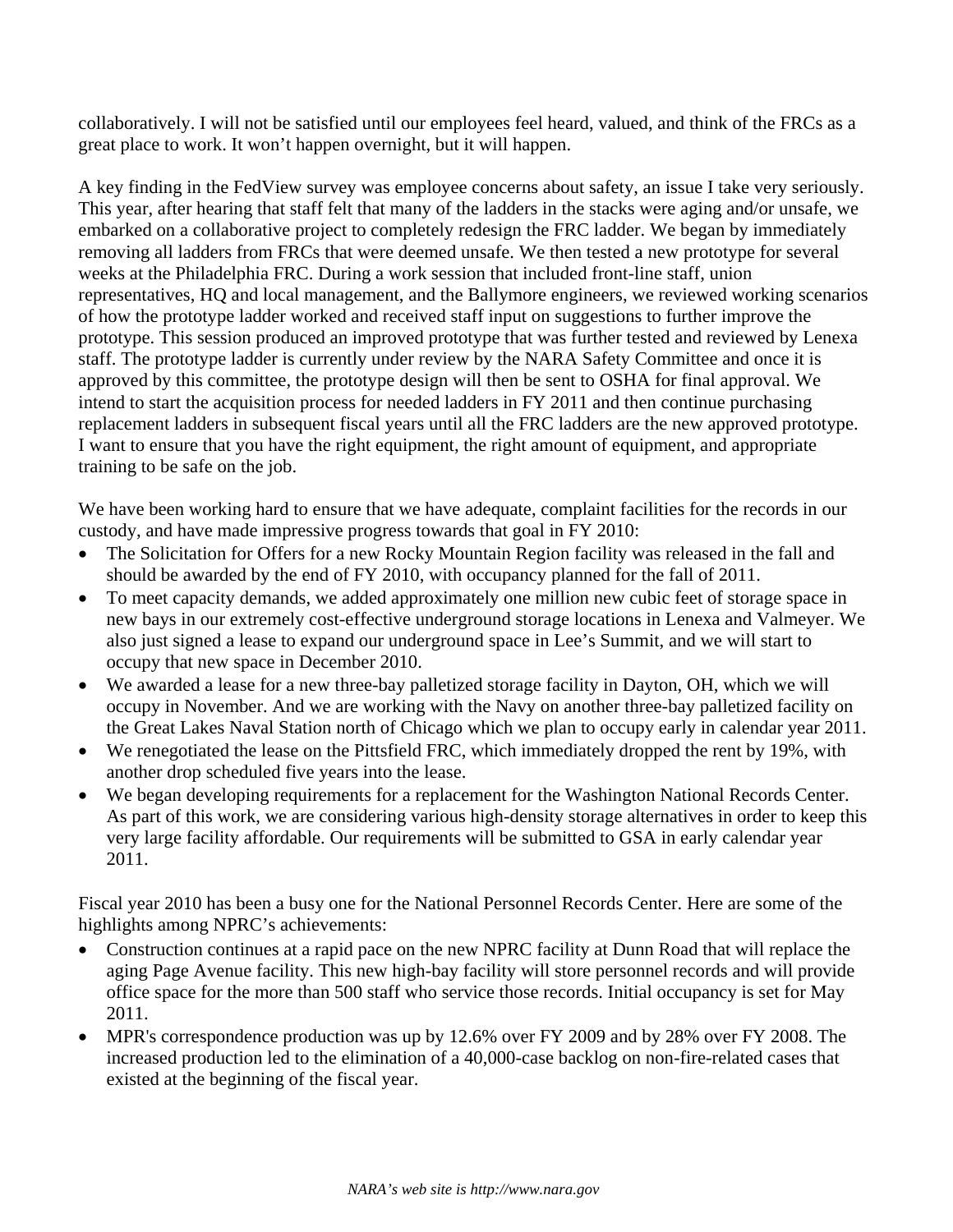- NPRC established a special team to complete reference requests generated by the Filipino Equity Compensation Provision of the American Recovery and Reinvestment Act of 2009. To date, the team has completed more than 31,000 requests that have resulted in just under \$1 million in revenue for the FRC program and have helped Filipino Army veterans receive \$64 million in compensation.
- This year NPRC began servicing retired electronic Official Personnel Folders for OPM and USPS. This effort allows us to provide loan and transfer and reference activities on electronic records as we have historically for paper records. We expect this business to grow as more personnel with eOPFs separate and retire.
- NPRC has been working with the Office of Personnel Management (OPM) to implement OPM's new directives to stratify billing between OPM and the agencies that request service. These directives are changing how the FRCP bills for OPF transactions. It will impact overall tracking costs, the national agreements, and agencies' overall billings from CPR.
- The Digital Conversion Unit (DCU) has grown over the last year with the Air Force project to convert civilian personnel folders to digital images and upload them to the eOPF system. We have made great strides in increasing production which will increase the profitability of these kinds of projects.

We are continuously working to improve the way we communicate and interact with our customers. This year, we hired two new central office-based National Account Managers (NAMs) to focus on the special needs of the eight agency customers that bring in 70% of FRCP revenue. The NAMs have been busy over the last few months reaching out to these customers, learning about their business processes, and promoting FRCP services. Already, these contacts have netted a number of new special projects from the Internal Revenue Service, the Navy, the US Probation Office, and the Drug Enforcement Administration. The NAMs have also led negotiations that have led to the Veterans Health Administration (VHA) and Library of Congress returning as FRC national customers. In FY 2011, we will hire five Regional Account Managers (RAMs) based in Atlanta, Chicago, Los Angeles, Philadelphia, and Fort Worth. These RAMs will focus on their respective regions' largest customers, and will market paper-based and electronic records services for FRCs inside and outside of their regions.

We have made great strides this year in developing scanning services for our agency customers. In addition to the scanning operations already in St. Louis, Ft. Worth, Chicago, Atlanta, and Riverside, we stood up a new scanning pod in Philadelphia. Agency interest in our scanning services has been brisk, and we have undertaken many new scanning projects which have brought in approximately \$2.5 million in revenue for the FRCP. The largest of these projects is for the Veterans' Benefit Administration's claim files. During this year-long pilot, we will stand up a new scanning center in the St. Louis, MO area, hire approximately 30 staff, and scan approximately 1.1 million images. We envision that these scanning projects will be a "launch pad" for future FRC electronic such as secure hosting of digital records for our agency customers.

I am happy to report that this year, we anticipate that the revenue will exceed expenses in the revolving fund by approximately \$6 million, the closest we have come to our 4% profit cap. As a result, all fulltime revolving fund staff members (with a performance rating of "fully successful" or better) will receive a \$1000 award. Allocated, student, and part-time staff will receive a pro-rated award.

As this year's financial situation demonstrates, as a revolving fund, the FRCP is somewhat insulated from year-to-year budget fluctuations. However, we are not completely immune to the challenges posed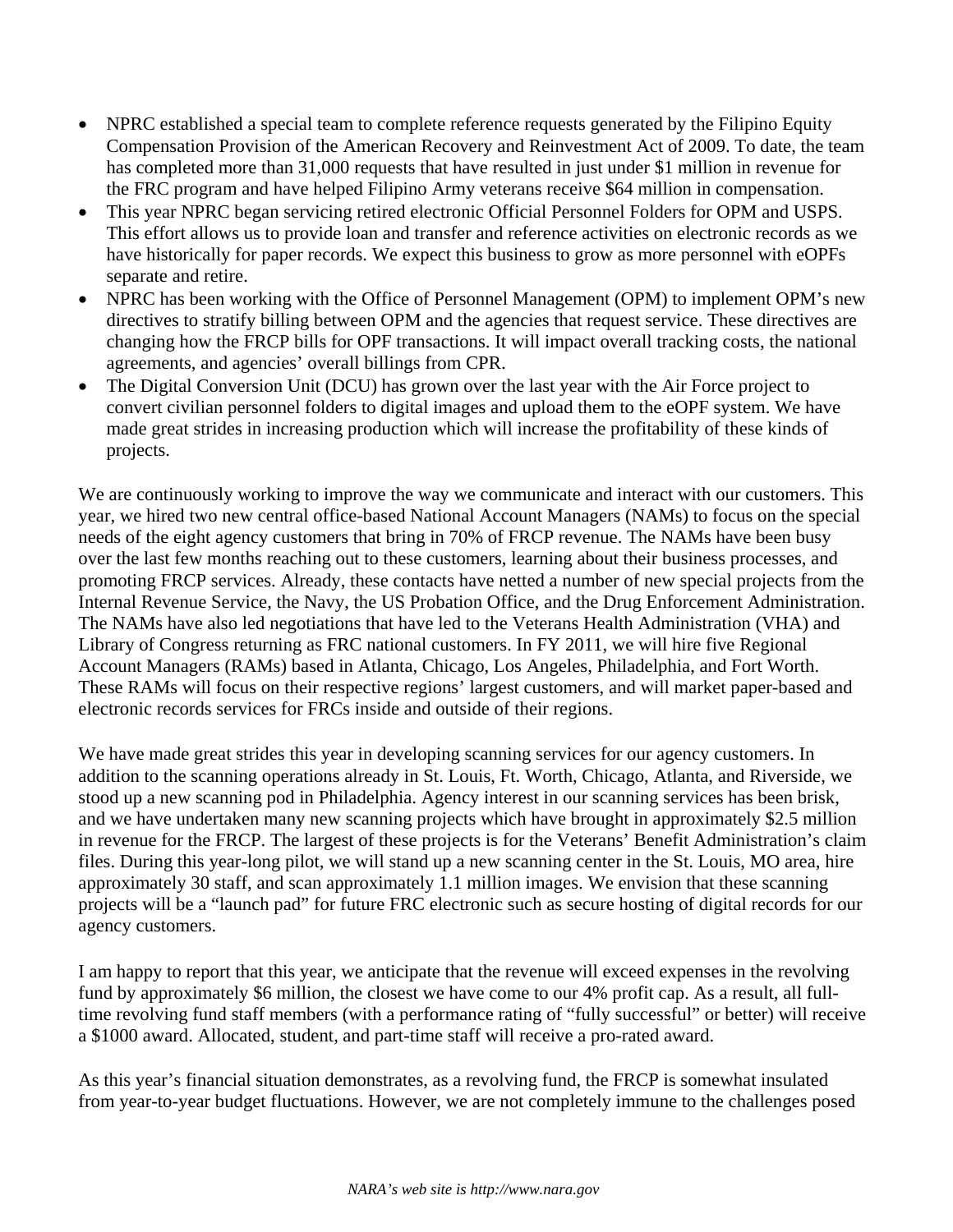by economic downturns and budget cutbacks. Our income comes from the fees we charge other agencies for services, and when their budgets are cut, it can impact our bottom line. Our customers' budgets are tightening, and several of our largest customers have approached us to help them determine how to scale back FRC services and reduce their bills. As always, we welcome your feedback on how we can continue to provide a high level of service to our customers while keeping our costs under control.

As you have likely read, Archivist Ferriero has proposed a sweeping reorganization of our agency. I was heartened by the collaborative process embraced by the Transformation Task Force, and the robust participation of FRC staff on the Transformation Ideascales that the Archivist set up to capture feedback from staff on the reorganization. The FRC will fall under the newly-created "Agency Services" area. While every detail of the reorganization has not yet been finalized, it is intended to help standardize policies, integrate operations, and help us serve our customers better. I see these changes as good for the FRCP and its customers, and I look forward to working with you to transform our agency together for the better.

This is a time of exciting change for our program. Crucial to this change will be gathering, heeding, and responding to feedback. Whether this is done using the latest high-tech methods (such as staff Ideascales and web-based customer surveys) or "high-touch" methods (such as town hall staff meetings and one-onone usability studies with customers), I am committed to ensuring that every opinion is heard. I hope you will commit to engage in this process as we innovate, improve, and unite to provide the best services for our customers and the best possible workplace for our staff.

mely

DAVID M. WEINBERG Director, Federal Records Centers Program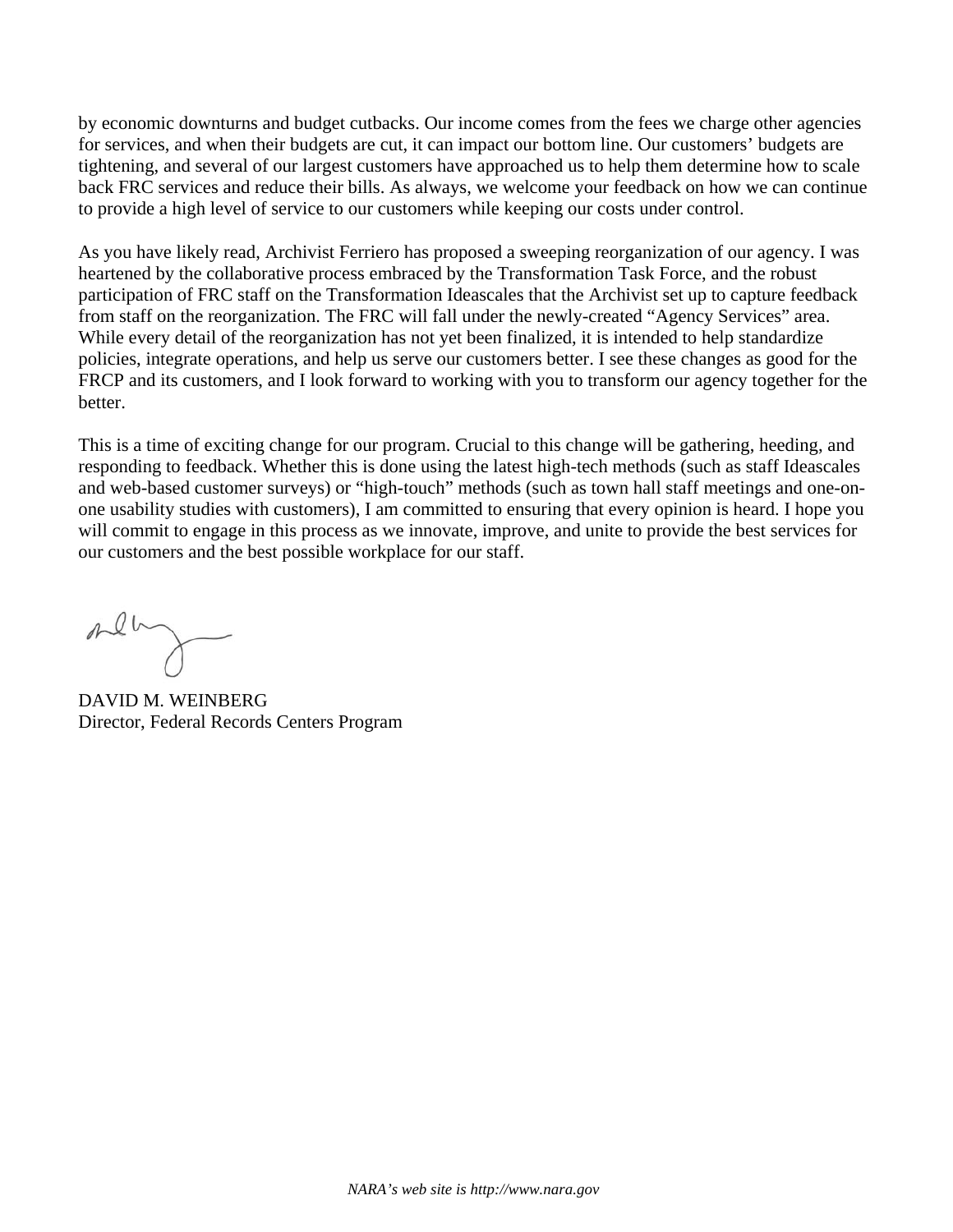

| Date:    | September 30, 2011                                     |
|----------|--------------------------------------------------------|
| To:      | All Federal Records Center Staff                       |
| From:    | David M. Weinberg                                      |
| Subject: | State of the Federal Records Centers Program – FY 2011 |

As we close our 12th year as a revolving fund, I want to take this opportunity to report to you on the state of the Federal Records Centers Program (FRCP) for FY 2011.

We serviced a remarkable volume of transactions for our Federal agency customers this year. So far in FY 2011 we have accepted 1,616,595 cubic feet of new transfers, disposed of 997,722 million cubic feet of records, and fulfilled 9,454,931 reference requests. Our current total holdings stand at more than 27 million cubic feet of records.

Although NARA's Transformation is in just its first year, already it has had a profound and positive impact on the FRCP. Under Agency Services, our program has been brought together with four other offices that focus on Federal agency customers. Of particular importance is the strengthened relationship between the FRCP and the Office of the Chief Records Officer. This strategic alignment will enable staff from both of these programs to more seamlessly provide advice, training, and services to our mutual customer base across the records lifecycle. Within the FRCP, at the headquarters level, the Transformation has created four interdependent entities—Operations, the National Personnel Records Center, Business Development, and Customer Relationship Management—that will together identify, develop, deliver, evaluate, and continuously improve the services we provide to customers. These changes will allow us to ensure that we are serving our customers' needs while remaining relevant and financially solvent.

We are delighted that the Transformation has fully integrated the Washington National Records Center (WNRC) into the FRCP. This will allow us to better serve our many headquarters-level customers in the DC area. The WNRC building is a massive facility—the size of 20 football fields. However, the facility, which was built in 1966, is beginning to show its age, and staff have recently had to address a number of serious challenges. Over the course of the year, there have been chronic problems with rainwater leakage. WNRC staff have worked diligently to salvage records damaged by leaks, inform affected agencies, and coordinate with GSA (the building's owner) to make the necessary repairs. Then, on top of this, a rare east coast earthquake followed by a power outage forced us to close the WNRC for more than two weeks

NATIONAL ARCHIVES and RECORDS ADMINISTRATION

8601 ADELPHI ROAD COLLEGE PARK. MD 20740-6001 www.archives.gov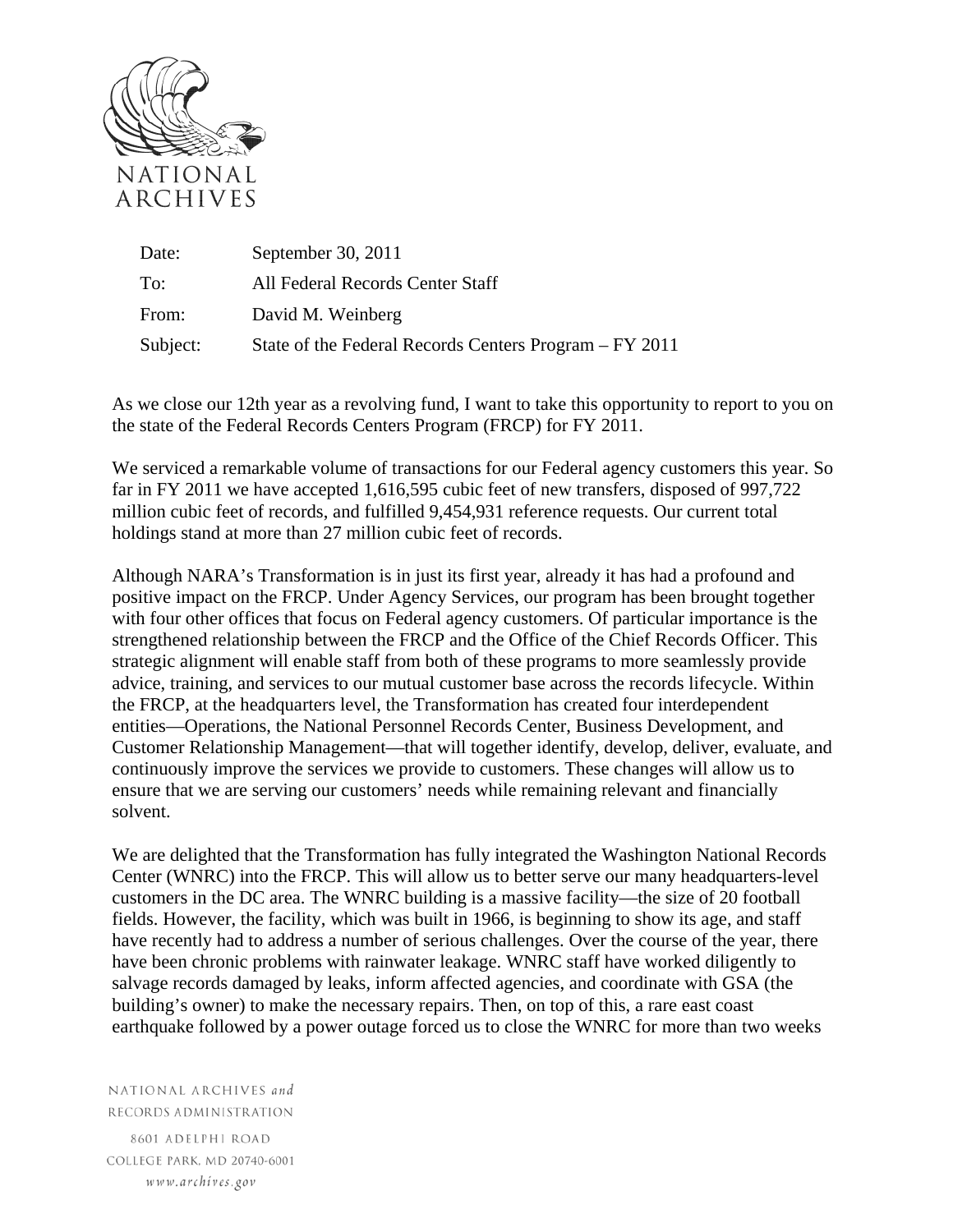in late August and early September. I'd like to extend my heartfelt thanks to all the WNRC staff who worked long hours to clean up the facility, service urgent requests for Federal customers during the closure, work the backlog of requests to get operations back to normal once the facility was reopened, and keep customers informed throughout the ordeal. And I am delighted to report that the roof repairs withstood the final test—a visit by Hurricane Irene—without any water entering the building. Looking to the future, we're continuing the complex planning initiative to develop requirements for a replacement for the WNRC. We have developed facility layouts and records storage requirements for a high-bay storage model. We plan to enter these requirements into GSA's fall prospectus cycle with the hope of getting Congressional approval during FY 2012 and taking initial occupancy of the building as early as 2014.

In addition to making plans to replace the WNRC, we continue to make space planning a priority for the entire FRCP as we analyze where we need to add space in centers that are near capacity. To meet capacity demands, we completed the occupancy of two additional expansion bays in Lee's Summit, MO. We occupied our first certified palletized facilities in Fairfield, OH, and at the Great Lakes Naval Station outside of Chicago, IL. The two facilities combined give us approximately 1.2 million cubic feet of new capacity, without the need to invest in shelving. We negotiated a reduction in lease rates at the Philadelphia FRC, and as part of the new lease, we will retrofit one existing temporary bay into a combination archival/permanent bay. This conversion will provide compliant space for the permanent holdings at that facility and will also provide a new revenue stream that will replace business lost after the reprogramming of the Philadelphia IRS Service Center. And finally, this week, we broke ground for a new facility to replace the existing FRC in Denver, CO. The new facility, located in Broomfield, CO, is scheduled for initial occupancy in late May 2012.

One of the most dramatic facilities projects this year has been the relocation of the National Personnel Records Center. We occupied a new 437,000-square-foot, 29-foot-high storage facility at One Archives Drive in St. Louis. The majority of the staff have already moved to the new location, and the records move will continue throughout FY 2012. In the midst of this relocation, the important work of the NPRC continued this year at an impressive pace:

- We eliminated the backlog of military correspondence requests and maintained pending workload at or near work-in-process levels, enabling the center to achieve its lowest response times and highest levels of customer satisfaction in more than ten years.
- We began Phase II of the Veterans Benefit Management System (VBMS) pilot digitization project, which will help the Veterans Administration to automate their claims adjudication process and reduce the claims processing cycle time.
- We disposed of 22,750 cubic feet of the acetate-based entrance and separation x-rays that were the cause of the off-gassing at our Winnebago facility. Prior to the most recent disposal, the Joint POW/MIA Accounting Command (JPAC) requested additional x-ray searches. We conducted more than 1,500 searches to ensure that no information needed for JPAC's important work of identifying service member remains was destroyed.
- The Document Conversion Unit (DCU) worked on two challenging, high-volume Air Force jobs in 2011—the digitization of OPFs and injury compensation files. Available staff from the Archives Drive and Winnebago facilities assisted with the prepping of documents to support this project. In the month of August, almost 1.25 million images were processed in the DCU, with September seeing a similar volume.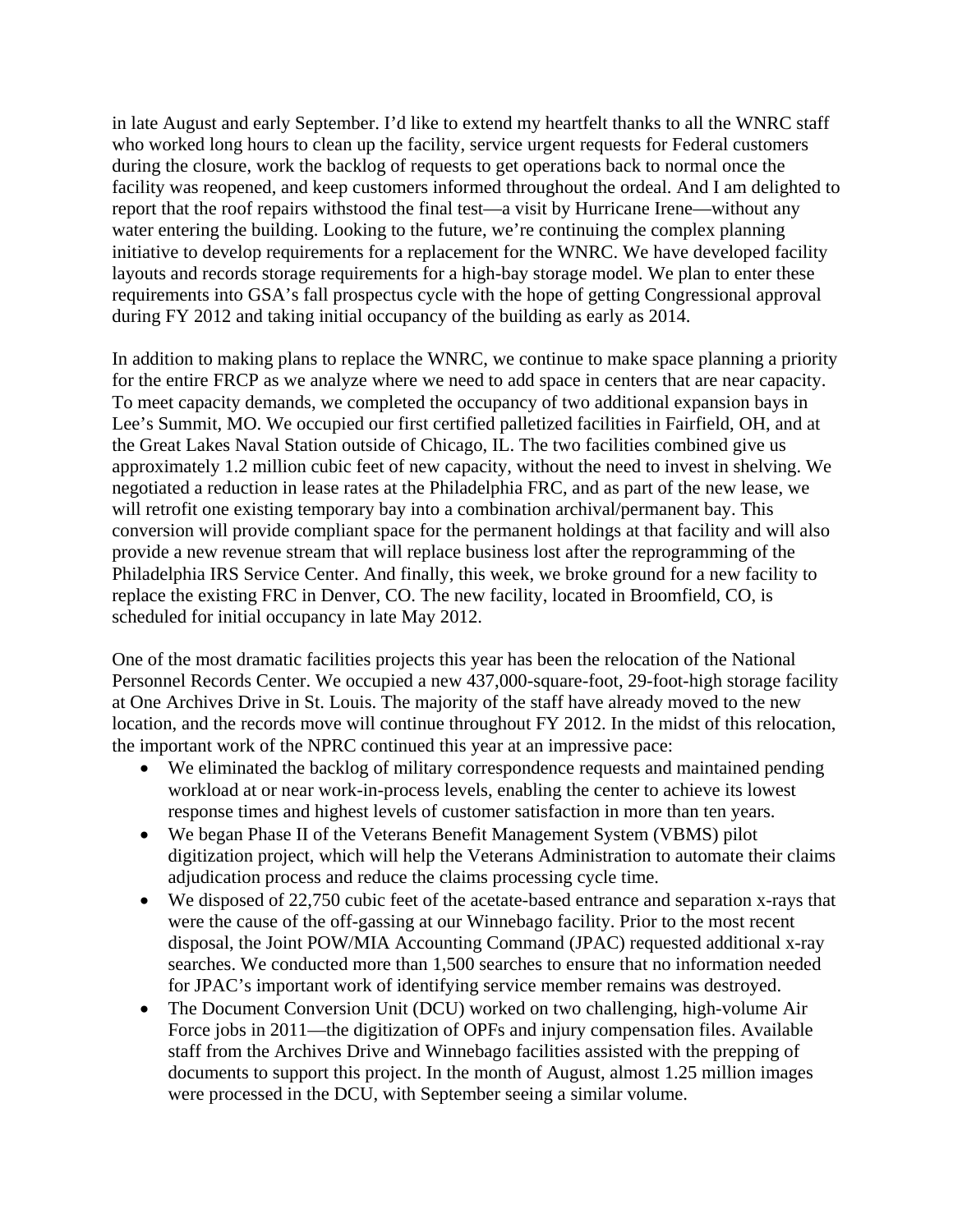We eliminated the requirement for career advancement panel evaluations in instances where an applicant's supervisor recommends promotion. This lifted a cumbersome administrative burden, paving the way for more career-ladder promotions for the workforce without compromising on the competencies required for advancement. As a result of this change, FY 2011 featured more career-ladder promotions at MPR than during the previous two years combined.

Our staff and contractors have been busy working "behind the scenes" on ARCIS this year. On the staff portal, Optimos has processed hundreds of improvements of varying levels of complexity—everything from minor text and button changes to the development of a whole new billing module. We owe special thanks to all of you for helping to develop requirements for and test these improvements. In addition, we have completed work on the customer portal, which will make available for customer use the three interconnected modules—records transfers, access control, and user administration. This year we concluded an exhaustive, iterative process of system evaluation and revision with customer beta testers, and we have now trained the first Department of Justice customers in preparation for full deployment at this agency. We are developing a robust suite of customer training materials, including in-person classes and a set of comprehensive user's manuals, and we will be working to identify and train the next round of customers for the system early in the fiscal year.

I am happy to report that FRCP finances for FY 2011 were strong, with revenue exceeding expenses by approximately \$7 million. Because of this, we are pleased to be able to offer a \$1,000 award to all full-time FRCP (AF) staff members (with a performance rating of "fully successful" or better). Allocated, student, and part-time FRCP staff will receive a pro-rated award. I am also pleased to offer an award of \$500 to former NR allocated staff whose efforts have been crucial to the success of our program. This includes former NR Regional Administrators, Assistant Regional Administrators, Administrative Officers, and allocated Central Office staff. We are grateful for your contributions to the FRCP over the years, and we wish you all the best in your new roles in a transformed NARA.

Awards will appear in the first paycheck of the new fiscal year.

As I noted in my recent post on the Better Workplace Blog, I really enjoyed working in the stacks with the Lenexa and Lee's Summit staff earlier this month. Indeed, one of the most pleasant aspects of my job is traveling to the various FRCs and meeting with staff. I appreciate the warm welcomes, insightful comments, and honest opinions you have shared with me. I hope to meet more staff as I visit other FRCs in the coming year, and I look forward to hearing your ideas and conveying my thanks in person for the work you do for the FRCP every day.

Sincerely,

David M. Weinberg Director, Federal Records Centers Program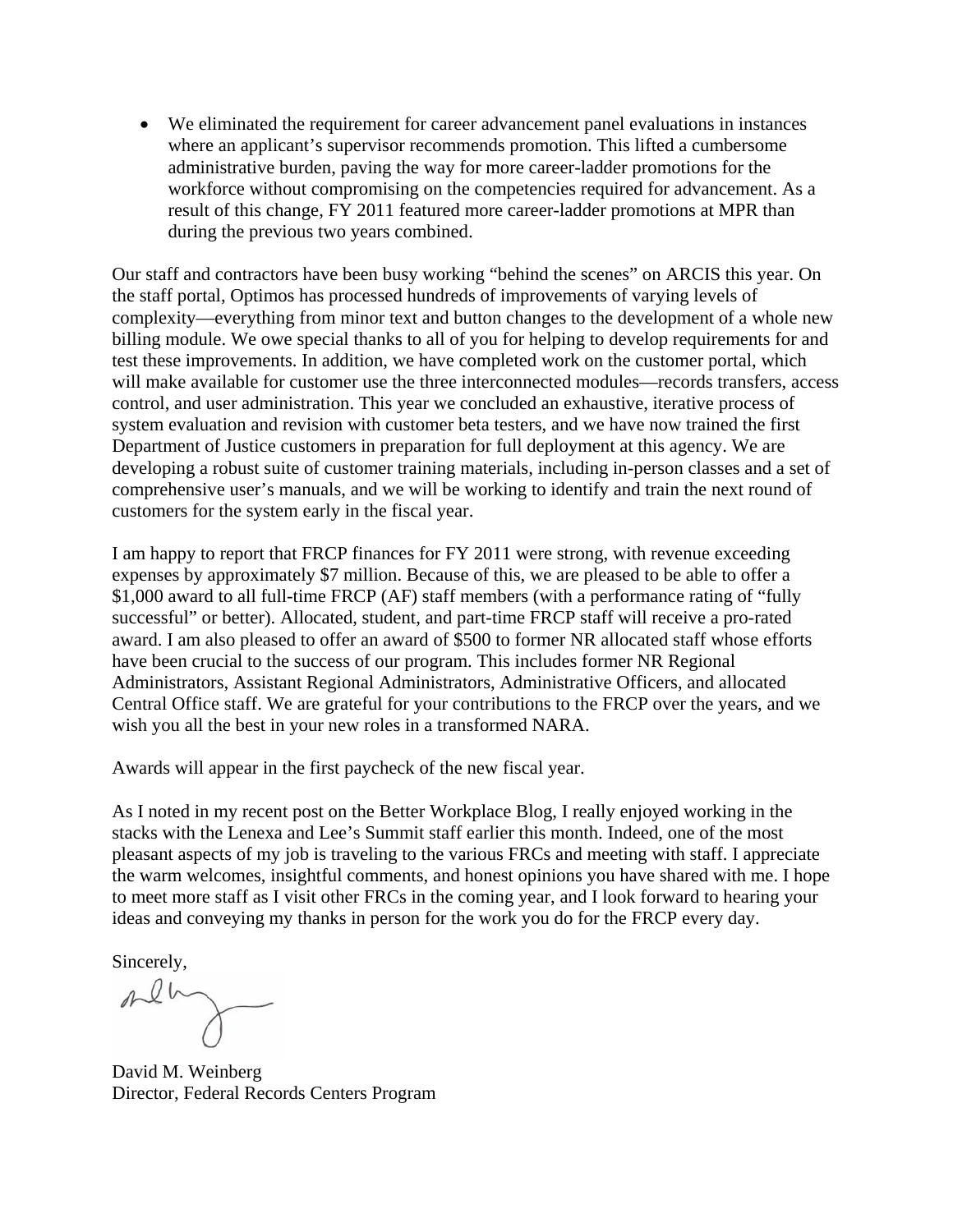

| Date:    | October 3, 2012                                      |
|----------|------------------------------------------------------|
| To:      | All Federal Records Centers Staff                    |
| From:    | David M. Weinberg                                    |
| Subject: | State of the Federal Records Centers Program—FY 2012 |

As we bid farewell to fiscal year (FY) 2012, I want to take this opportunity to update you on the state of the Federal Records Centers Program (FRCP).

Together, during FY 2012, we handled unprecedented challenges and accomplished monumental tasks. We serviced 9.5 million reference requests, recycled more than one million cubic feet of records, and accepted 1.5 million cubic feet of new transfers, bringing our total holdings systemwide to nearly 28.5 million cubic feet. We digitized four million pages. And we handled a number of special projects for our customers, from enormous records screening projects to "Fastpacks" of all sizes.

One of our biggest achievements this past year was completing the move of the National Personnel Records Center (NPRC) into a new facility at One Archives Drive in St. Louis. The scale of this move was massive. During the course of the project, we moved more than 2.2 million cubic feet of records in 1,834 semi-trailer loads. Our staff garnered well-deserved attention from media coverage about the opening of the new facility. I invite you to check out two stories that nicely showcase the building and feature interviews with some of our FRCP colleagues: a TV news story from the local NBC affiliate (http://on.ksdk.com/o5KrOD) and a blog post from the Washington Post's Federal Page (http://wapo.st/nw1sMC).

The important work of the NPRC continued this past year right alongside this big move. In FY 2012, the Military Personnel Records Center (MPR) processed 1.2 million reference requests. With the assistance of our colleagues in Information Services and Business Support Services, they also completed the upgrade of the Case Management and Reporting System (CMRS), which will improve our productivity and our service to veterans and their families. In addition, MPR transitioned from a three-tier to a five-tier rating system for employees who work in correspondence. This change provides greater opportunity for employees to earn performance awards and brings MPR in line with the rest of the agency. Working in partnership with Local 104 of the AFGE, MPR restructured the Pacesetter Productivity Awards for correspondence to increase the number of awards available for individual Archives Technicians. And finally, they established a Better Workplace Team, which worked with the Human Capital Office to produce a viewpoint survey for temporary, term, and indefinite staff to make sure all voices at NARA are heard and to provide a more complete picture of perceptions across NARA's workforce.

NATIONAL ARCHIVES and RECORDS ADMINISTRATION

8601 ADELPHI ROAD COLLEGE PARK, MD 20740-6001 www.archives.gov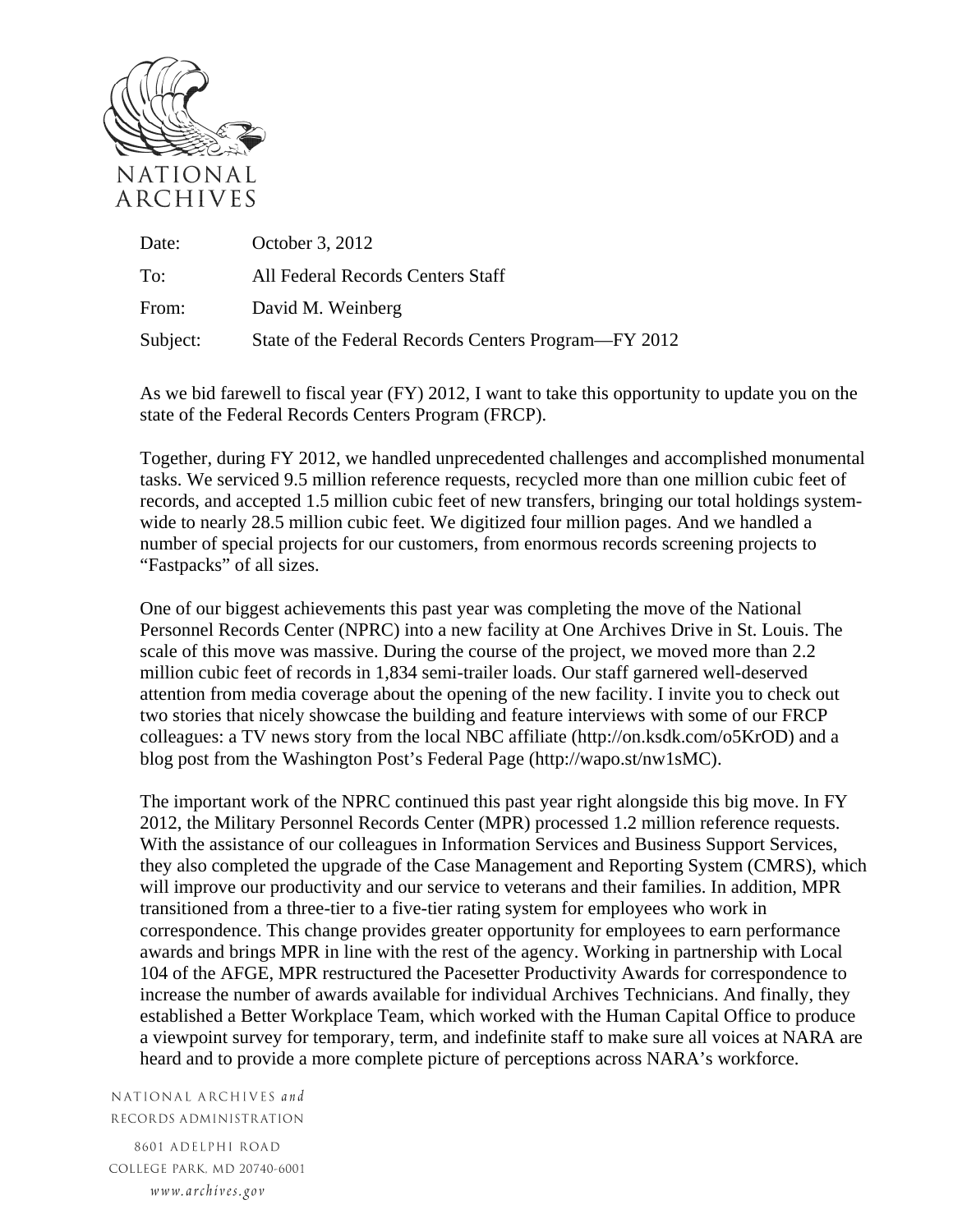We have done much to enhance, repair, and retrofit our facilities around the country this past year. In August, we formally dedicated the new Denver-area FRC in Broomfield, Colorado. We also leased our third underground facility in the Kansas City area to accommodate the growth of IRS records. At the Philadelphia FRC, we completed the majority of the construction on new archival and permanent bays. Also during FY 2012, Building Nos. 2 and 3 at Dayton and Bays A and B at Seattle were certified as compliant with 36 C.F.R. 1234, meaning that all space in those centers is now fully compliant. We completed a facility renovation at Ft. Worth that helps the archival and FRC operations to better coexist. And we finished the complex planning initiative to develop requirements for a replacement for the Washington National Records Center (WNRC). We submitted these requirements to GSA as part of last fall's prospectus cycle.

During the past year, we placed special emphasis on improving relationships with our customers. Leveraging our new team of account managers, enlisting other headquarters and field staff, and working closely with our colleagues in Agency Services (in particular the Office of the Chief Records Officer), we worked to inform customers of their records management responsibilities and to provide them with tools and services they need to fulfill these duties. We enhanced the Bimonthly Records Information Discussion Group (BRIDG) meetings that are held at Archives I for our agency customers. We tailored the agendas to customer feedback, added an in-person networking hour, and most importantly, made the meetings available via webcast. I invite you to sign in to future BRIDG meetings—see http://www.archives.gov/records-mgmt/memos/ac31- 2012.html for the schedule and instructions for logging on.

We have also worked to enhance internal communications. Thanks to the efforts of our nine FRC-based bloggers, the Better Workplace Blog has become a vibrant online platform for discussing key issues in our centers—everything from workplace safety to work-life balance. During FY 2012, we posted 56 blog entries that garnered 502 comments. In addition, Agency Services Executive Jay Bosanko and I traveled to several FRCs to meet with front-line staff and hear their ideas about improving the workplace.

Storage and servicing of paper records continues to be the "bread and butter" of our operations. In addition to maintaining excellence in these core services, we continue to develop services to help our customer agencies manage their digitized and born-digital records. We have begun accepting electronic records into the Temporary Records Information Portal (TRIP), a pilot system that received authority to operate in FY 2012. TRIP provides basic storage and management services for electronic records, and it can grow to manage up to 50 terabytes during this phase of development.

The achievements I have described above give us a lot to celebrate. However, in FY 2012, the FRCP saw unprecedented challenges as well. I want to make sure all of our employees have a thorough understanding of these challenges, their possible impacts on our program, and what we are doing to meet them.

This past year, three serious issues came to light regarding key aspects of our operations: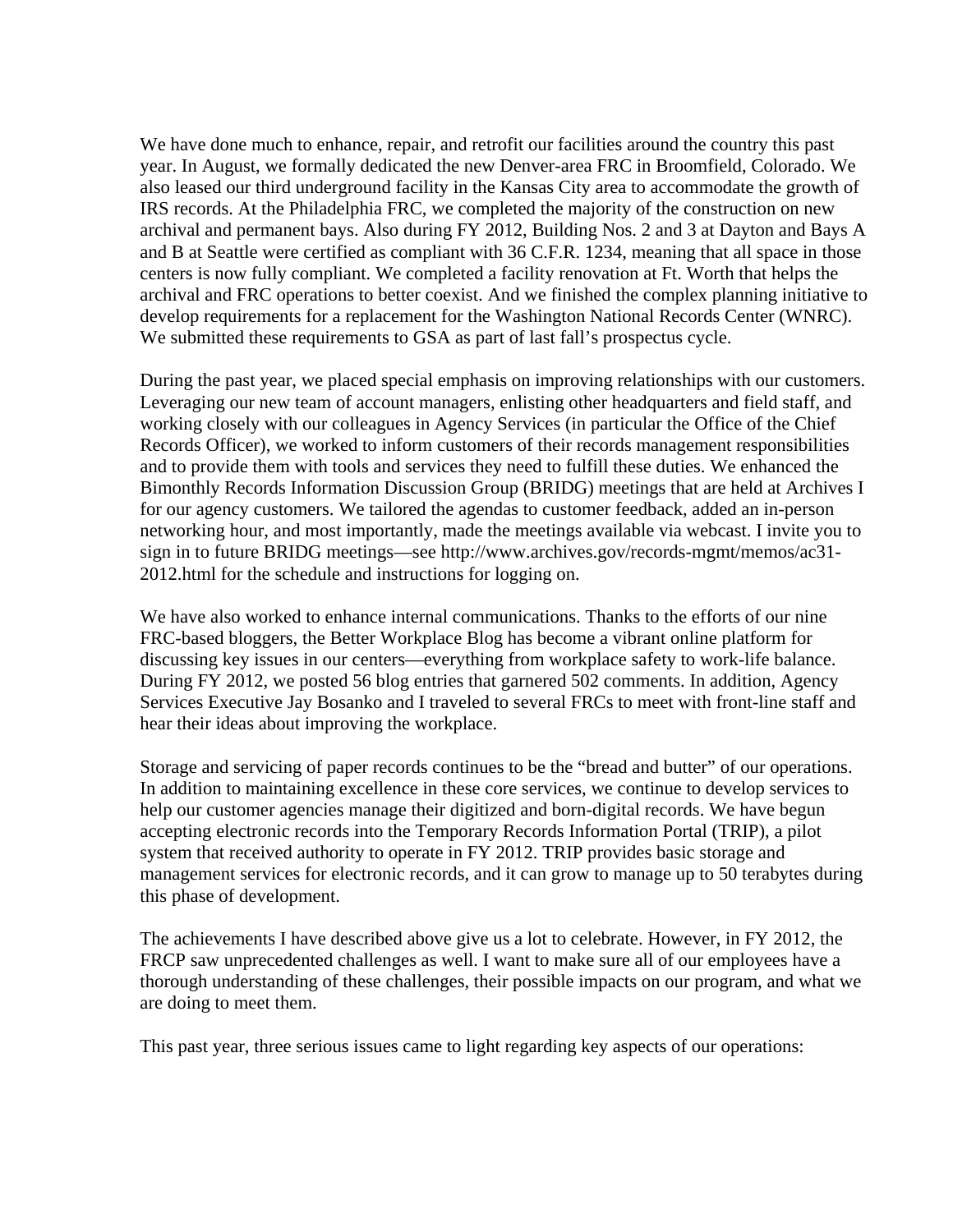- NARA's Office of the Inspector General (OIG) delivered two reports on investigations of operations at WNRC. These reports cited WNRC's handling of records over the years and were particularly critical of the handling of classified records. The FRCP responded quickly to this situation, immediately marshalling staff resources to respond to the findings in the reports. We initiated an FRCP-wide stand-down day during which all staff worked together to survey their workspaces and identify issues. During these stand-down days, we made great progress not only in identifying unaccounted-for boxes but also in coming up with creative ways to solve a number of operational and safety-related problems. I am incredibly grateful to all of you for the time and energy you have put into responding to the reports and resolving these issues.
- We discovered serious erroneous disposals of records—some of which were permanent at two FRCs. Again, we responded quickly and decisively, suspending all disposals (except for tax returns and court records) systemwide. We convened a team of subject matter experts to review our disposal policies and procedures and to recommend changes. A report from this team is forthcoming, and once new guidance has been issued, we will resume disposals under the new guidance. I appreciate the staff's input and patience as we overhaul this critically important part of our operations.
- A citizen in Illinois notified the NPRC that he had discovered a stash of records in a wooded area near his home. NPRC staff immediately informed the OIG, and an investigation was launched. Thanks to tight recordkeeping at NPRC, we were able to quickly identify the employees involved. The employees were terminated and are currently under criminal investigation. In response to this situation, we have convened a team to review interfile procedures at all FRCs, and we expect a report on their recommendations early in fiscal year 2013. As an interim measure, we have implemented a 100% quality-control check on interfiles at the NPRC. We have also implemented exit screening for all NPRC employees.

As you well know, we are rapidly running out of space to store records in our centers. However, during FY 2012, a Government-wide "No New Net Square Footage" policy was established, meaning that agencies can acquire new space only if they relinquish existing space. In addition, we are now required to buy shelving rather than lease it, which will likely prove to be financially difficult for our program. Also, recent Government-wide changes to student programs make it more challenging for us to quickly respond to changes in our workload. And finally, new Government-wide travel restrictions for all agencies will impact our ability to conduct meetings, give and receive training, and scope out and undertake special records management projects for our customers.

It was a very tough financial year for the FRCP. We had large, predictable expenses related to the St. Louis and Denver moves, including financing the moves and paying double rent for part of the year during the transition. In addition, our agency customers are under increasing pressure to do more with less, and specifically to reduce their records storage and servicing bills. Over the last few years, we have seen a precipitous decline in our reference workload, from a high of 13 million requests in 2006 to this past year's 9.5 million. We fully expect this trend to continue. During FY 2012, one of our biggest customers informed us of a shortfall in their budget and ordered us to find a way to cut their bill by more than two million dollars during the last quarter. We worked swiftly with them and were able to reduce the cut to only \$700,000. However, this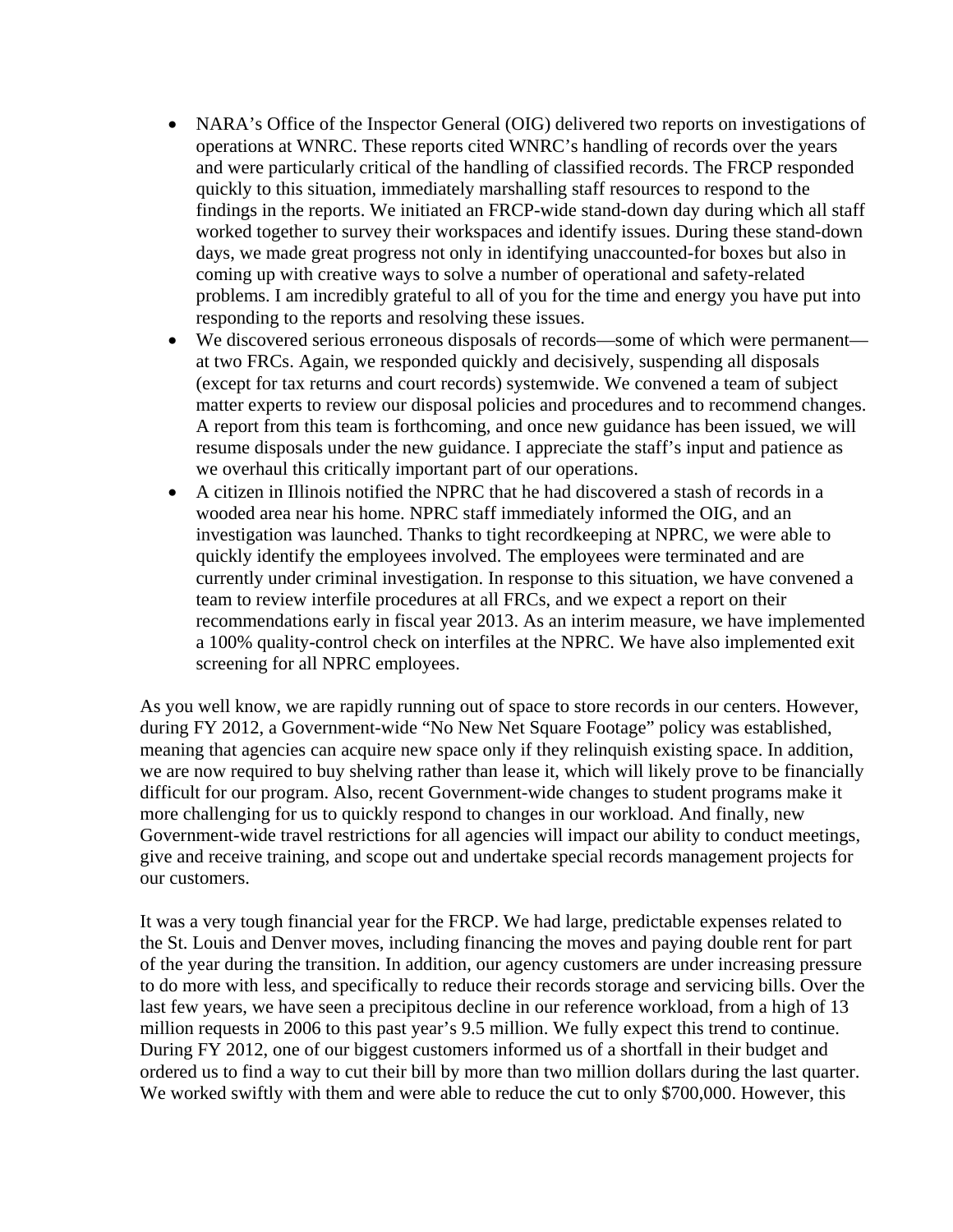situation underscores the fact that our financial stability is sometimes completely beyond our control. We anticipate a break-even situation on our FY 2012 financial ledger. For this reason, I regret to report that we will not be in a position to offer a bonus to FRCP employees for FY 2012 as we have in many, but not all, previous years. It is also unlikely that we will be able to do so in the future, considering the Federal budget climate.

Despite these many challenges, I remain optimistic about the future of our program. We have many assets. We have an experienced, dedicated, and creative staff. We are changing and growing to ensure that we meet our customers' needs for years to come. We are carefully monitoring our staffing levels to make sure that they are aligned with our ever-changing workload. We are working to implement new regulations and policies and meet any challenges they pose for our program. And we are working with all of you to make sure that we have safe and efficient operations in all of our centers.

I thank you for your hard work and dedication to the program this past year. I call upon all of you to help us build upon our strengths and address our challenges. I invite you to take advantage of the many platforms we have for you to give us feedback—all hands meetings, town hall meetings, the Better Workplace Blog, and the Internal Collaboration Network. And you can always email me directly at david.weinberg@nara.gov.

Sincerely,

meny

DAVID M. WEINBERG Director, Federal Records Centers Program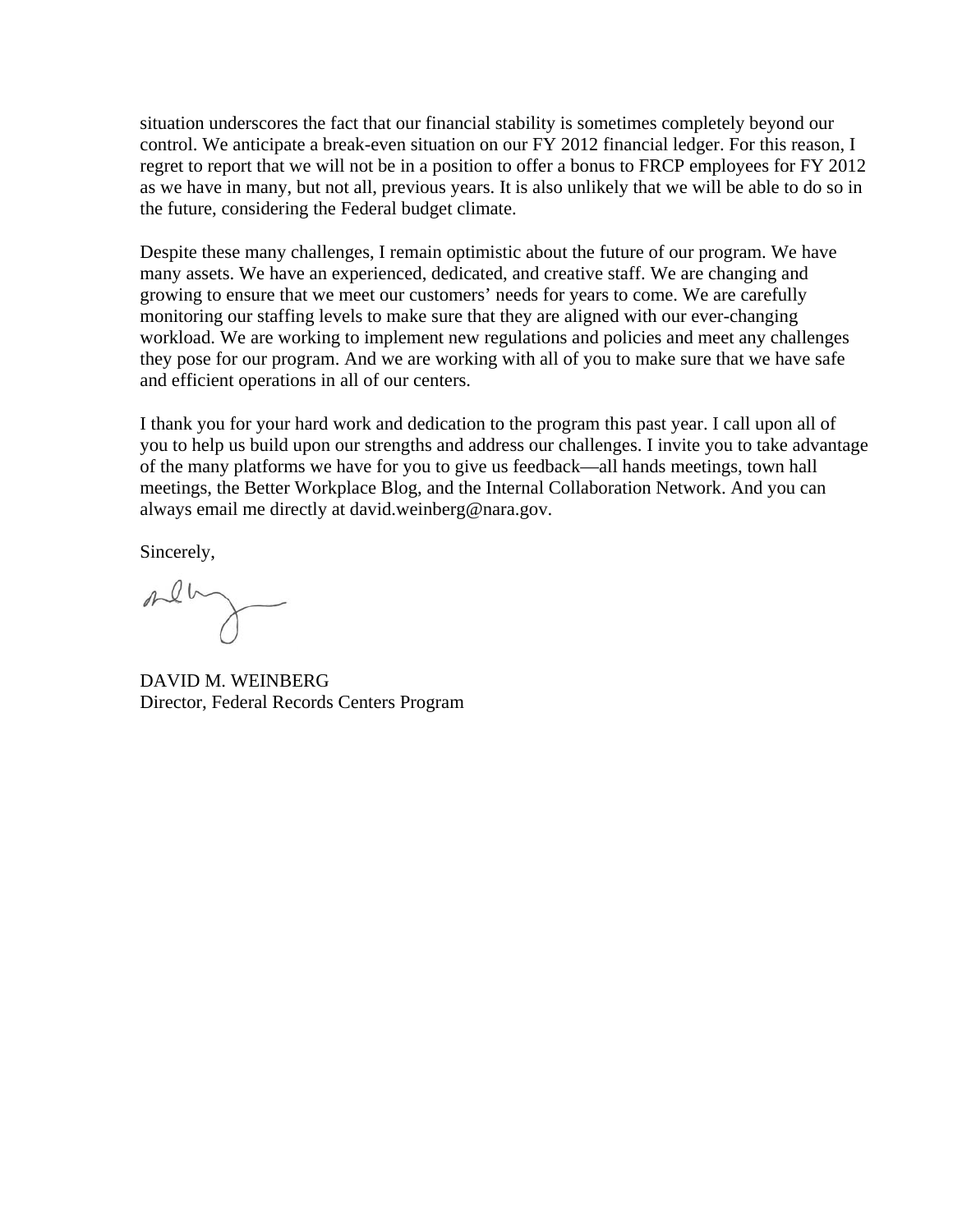

Date: October 22, 2013 To: All Federal Records Centers Staff From: David M. Weinberg Subject: State of the Federal Records Centers Program—FY 2013

At the close of each fiscal year, I write to all FRCP staff in my annual State of the Federal Records Centers Program letter to reflect on our shared successes. Before doing so here, I want to commend each and every one of you for your dedication and diligence as we all worked together during the government shutdown. During the last three weeks, we carried on without skipping a beat as we served our Federal customers who remained open and our nation's veterans and Federal retirees seeking copies of personnel records. In addition, we used the time to clear out pending backlogs, putting us in a better position to serve our customers now that the Government has resumed normal operations. Thank you for your continued service during these last three weeks.

Let me now turn to our accomplishments for the last fiscal year. FY 2013 was a year of dramatic change for everyone within the FRCP. New guidance limited our ability to acquire additional storage capacity, limit our distribution of awards, and hire new staff. Sequestration introduced a new set of challenges and changed the way we do our work. It has impacted our customer relationships, reduced our ability to travel, and limited the funding that our customers use to pay for our services.

Despite these challenges, we remain a viable service supporting the mission of the National Archives and bringing excellent value to our customers. I feel that we continue to succeed in meeting our goals. I hope you feel the same.

The workload statistics that I typically cite in my annual address continue to amaze me (and amaze our customers). In FY 2013, we accepted 1.3 million cubic feet in new transfers bringing our system-wide total to nearly 29 million cubic feet of records—and disposed of 800,000 cubic feet. We fulfilled 9.4 million general reference requests and 1.2 million military reference requests. That is a lot of hands touching a lot of records, all in service to our customers.

NATIONAL ARCHIVES and RECORDS ADMINISTRATION

8601 ADELPHI ROAD COLLEGE PARK, MD 20740-6001 www.archives.gov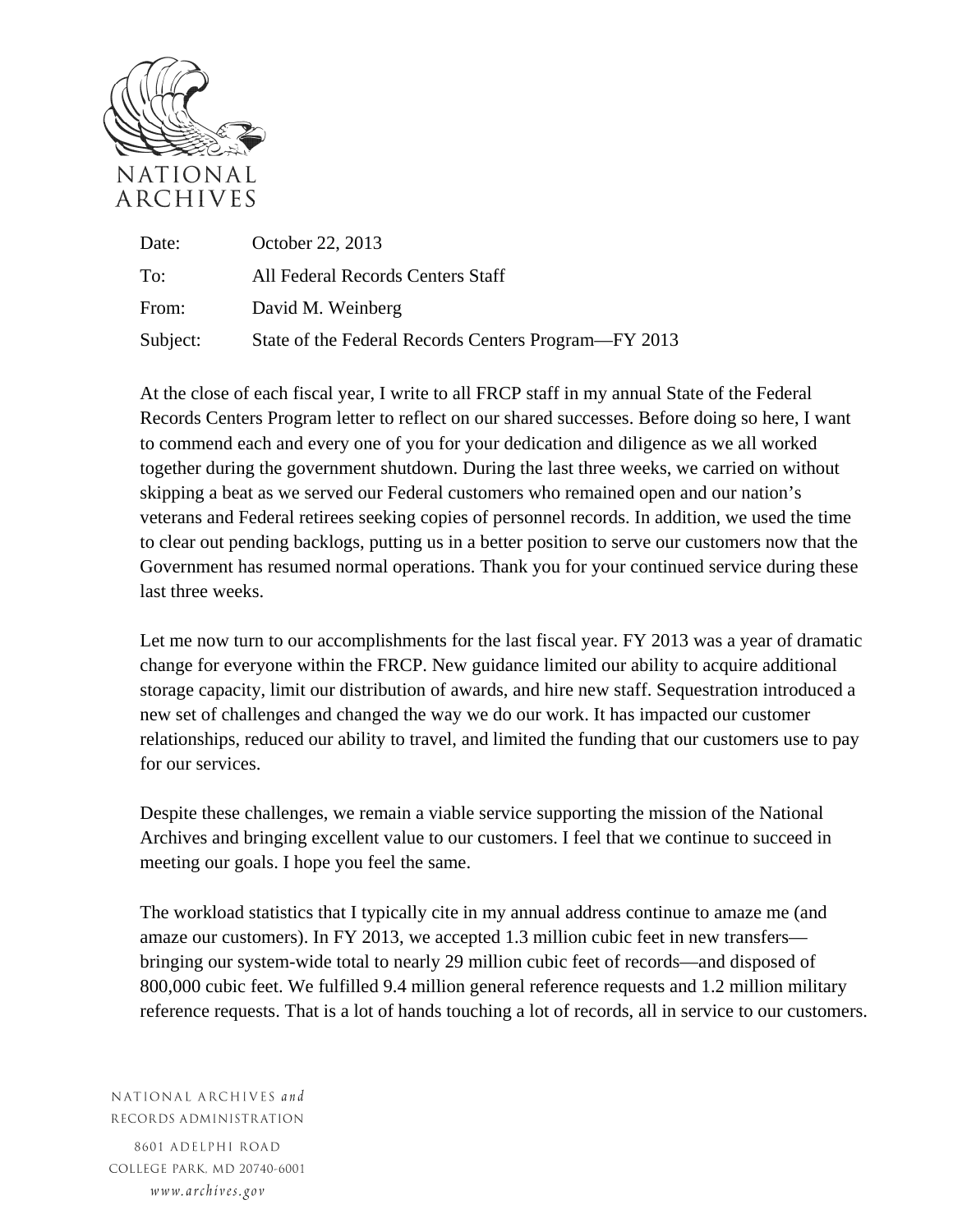We're able to handle such volume to meet our customers' needs because of your hard work. Whether you're at Boston or Riverside, Atlanta or Seattle, and all points in between, it is the FRCP staff that make this organization strong. We're working hard to give you the tools to do your best, and we continually look for ways to expand the channels of communications so we can be even better.

Allow me to give you a few examples of the FRCP successes we've enjoyed this year. Under the direction of COO Jay Bosanko, Stefanie Hutchins (Storage Coordination and Logistics) chaired the interoffice Ladder Working Group (LWG), comprised of staff from Research Services; Business Support Services; Legislative Archives, Presidential Libraries, and Museum Services (LPM); and the FRCP (with Pam Wegner and I representing the FRCP). The LWG and other NARA colleagues completed guidelines for ladder repairs, trained staff in the safe use of ladders, developed a ladder inventory and tracking system, improved and enhanced the design of the current ladder profile, and began a ladder procurement with deliveries to many FRCs between August and December. These actions will improve the quantity and quality of ladders to meet local needs and help keep you safe as you use the ladders to service records.

Also, some of the biggest operational success stories this year are the process improvements implemented in the FRCP's Transfer and Disposition Program. The National Transfer and Disposition Program piloted a successful disposition workflow change. Subject Matter Experts performed the first-level review of the transfers eligible for disposal on 10 record groups that cover about 50 percent of all transfers eligible for review in a given disposal cycle. In addition, under the oversight of the Disposal Process Re-Engineering (DPRE) team, we developed an Agency Disposition Profile statement for each customer agency to highlight the volumes of pastdue disposals, past-due accessions, and frozen records as well as the cost savings the agency could realize by taking actions to address these backlogs. This initiative resulted in several agencies, such as IRS and the Department of Education, taking action to obtain disposal concurrences or lift freezes.

Through the efforts of John McEvoy and the Account Managers, more agencies were exposed to the ARCIS Customer Portal, and at the time of this writing, 30 agencies have been fully deployed on it. FRCP Operations, which includes all of the FRCs, successfully responded to the Veterans Administration's call for FastPack projects by sending leads and/or teams comprised of FRC staff from various records centers to pack and prepare medical and regional files for storage at several FRC facilities, including Atlanta, Boston, and Pittsfield. VA facilities receiving assistance this year included Winston-Salem (NC), Canandaigua (NY), Richmond (VA), and Louisville (KY).

At the National Personnel Records Center, the Military Personnel Records Center staff responded to the 1.2 million requests cited above and matched its best performance ever by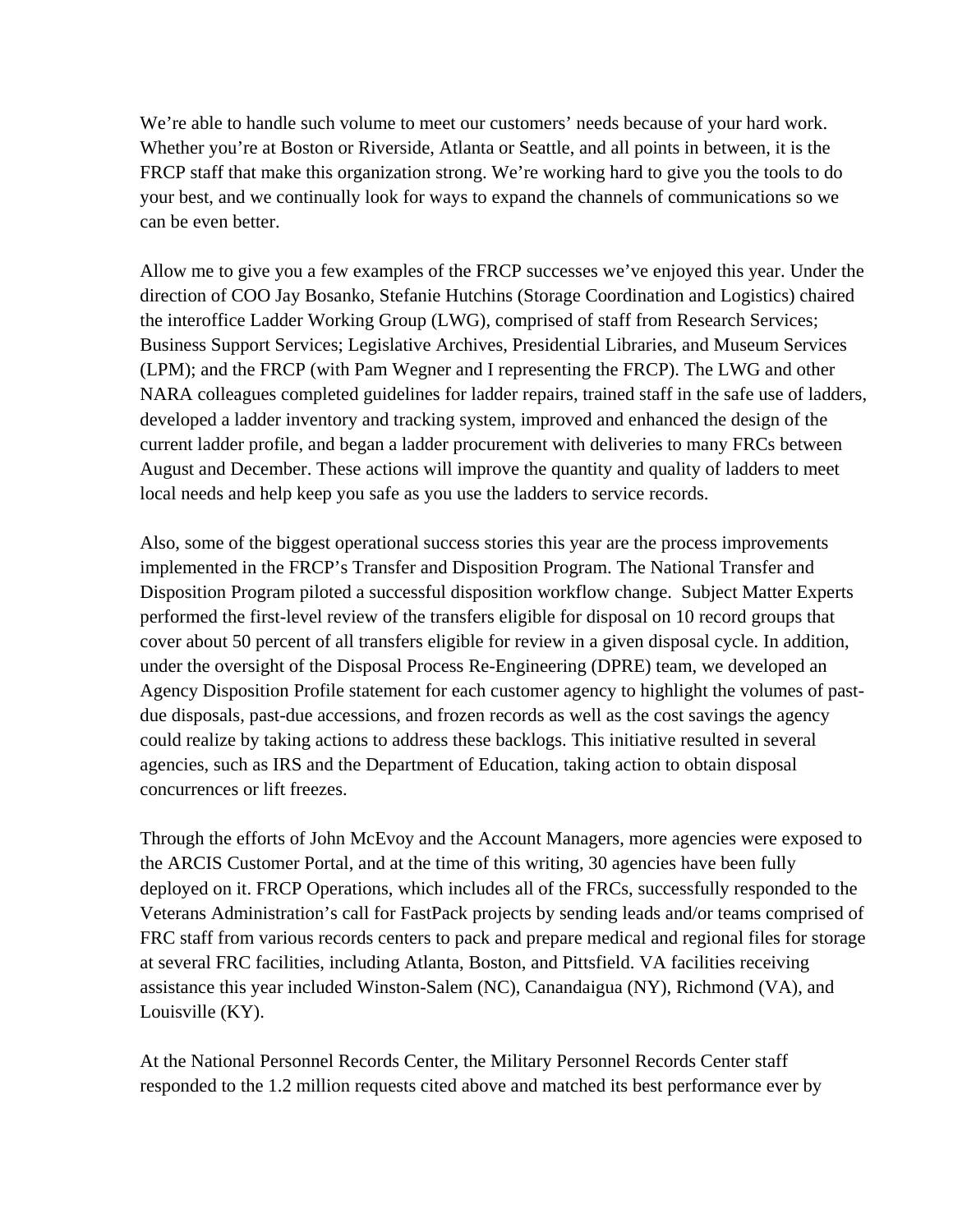responding to over 95.4 percent of separation document (benefit-related) requests in 10 working days or less. Other achievements include taking on a special project to help the Department of the Navy reduce its backlog of medals-related requests; representing NARA on a White House Working Group to examine issues surrounding the verification of service for World War II veterans of the Philippine Army and recognized guerrillas; deploying new operating procedures for refiles and interfiles, including new audit procedures; completing the re-development, migration, and deployment of all legacy mainframe applications formerly maintained under contract by the VA's Austin Information Technology Center; deploying exit screening at its Archives Drive facility; and updating the compatibility of its eVetRecs system.

The Civilian Personnel Records staff wrapped up its work related to developing and testing production scanning and forms-recognition processes for the Veterans Benefits Management System. Other achievements include working with the Office of Personnel Management and the United States Postal Service to accelerate civilian reference related to a surge in Federal employee retirements; developing and populating an electronic finding aid required to execute the accessioning of a large transfer of VA Deceased Veteran Claim Folders; and facilitating the legal transfer of thousands of disposal-eligible VA entry and exit chest x-rays to the Joint POW/MIA Accounting Command, where they will be retained and used to assist in the identification of remains of U.S. servicemen killed or missing in action from the Korean War.

We made great progress in effectively managing our space portfolio. During FY 2013, we took occupancy of two bays in the new underground Kansas City FRC. This now makes 3 underground facilities in the Kansas City area and the 18th records center in the system. We also took occupancy of one new permanent bay in the renovated Philadelphia FRC, and we opened the new archival bay there to house records from the New York and Philadelphia archives. We decommissioned and turned back the Page Avenue and Winnebago Street facilities in St. Louis with the completion of the move into the new Archives Drive facility. We also finished the move of records into the new Denver FRC in Broomfield, and returned the old facility back to GSA. In terms of 36 CFR 1234 compliance, we completed a project to provide air-conditioning in the permanent bay in Chicago, and that facility is now fully certified as compliant. In January, the WNRC was also certified as compliant after an extensive project to pan HVAC piping and install a leak detection system.

Our Customer Relationship Management (CRM) team is working hard to cultivate new customer leads, secure and retain customers, and market core services to our customers. They coordinate their activities with records center directors and other operational staff to help ensure that projects run smoothly and that customers are satisfied. The CRM team also advises FRCP management on customer needs and industry trends to help guide the development of new services.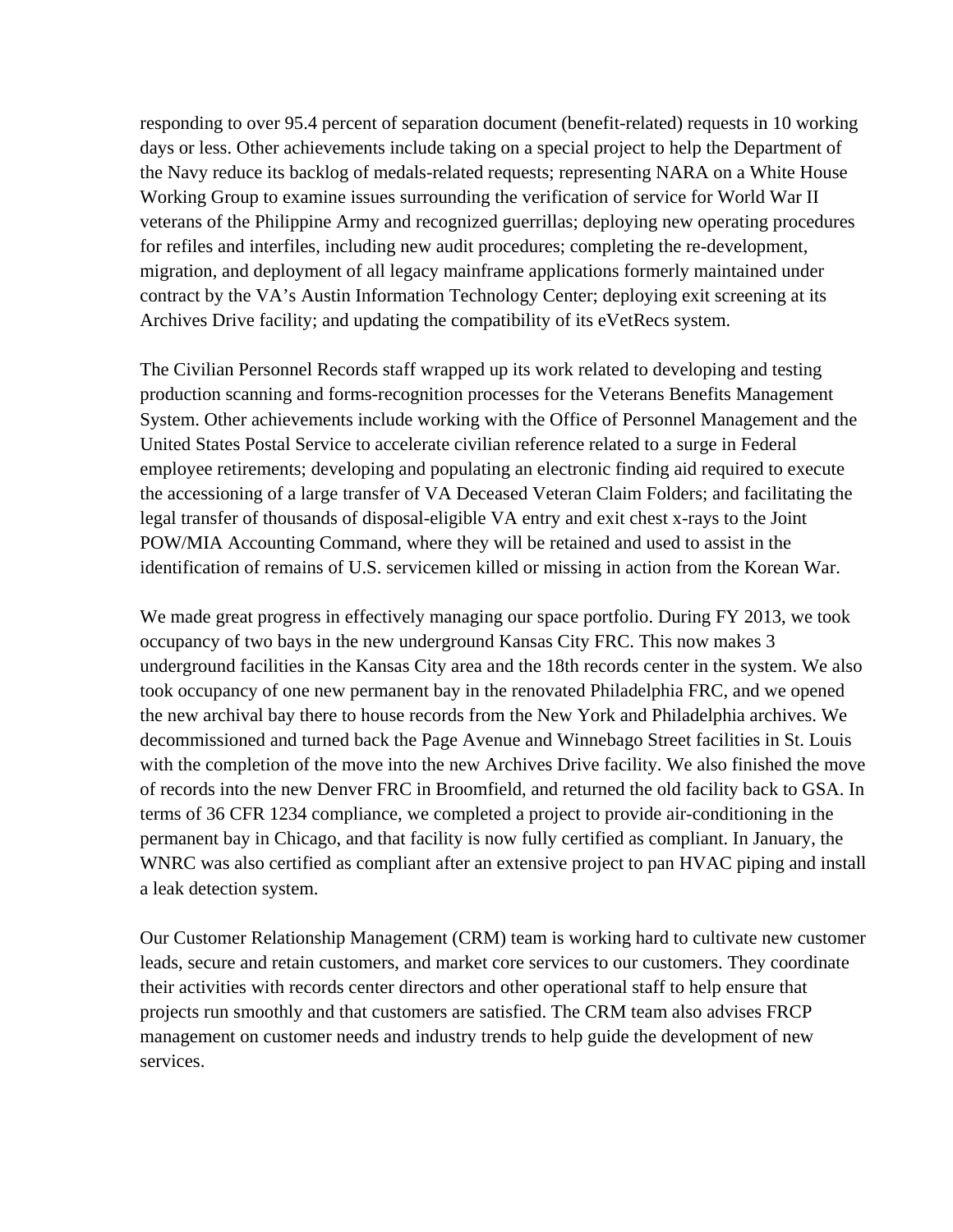As the CRM team looks to expand the services we provide to our Federal customers, they always emphasize projects that align with our priorities: protecting permanent records, and records that document government accountability and citizen rights. Equally important are some of the projects they have secured, such as the numerous Fastpack projects at VA facilities cited above, and scanning projects with the Bureau of Indian Affairs, the Centers for Disease Control and Prevention, the Bureau of Land Management, and the Internal Revenue Service, as well as projects for our Records Management Consulting Services team.

In FY 2013, we weathered the storm of a disposal freeze, of major customers placing a not-toexceed cap on their funding, and the fallout from sequestration cuts. Despite the challenges that we faced during our financial planning, the FRCP revolving fund has been able to build our cash reserves—based largely on the work that our frontline staff do every day. As of the date of this memo, our revenue has exceeded our expenses by three percent. This additional cash was critical to continue normal FRCP operations during the government shutdown. Holding and growing a cash reserve will allow us all to rest assured that we will remain strong, and that we are in a good position in case of future financial threats.

Thank you for all that you do—from our core technicians in St. Louis who serve the nation's veterans, to the staff working in the stacks who do the real "heavy lifting," to staff in the scanning pods who are meeting customer needs by converting hardcopy records into digital form for greater use and access, to the CRM team making sure our customers are happy with our services, to our T&D specialists making sure we take in and dispose of the right records at the right time, and to all our staff who make our system run this past year and every year. It's a pleasure working alongside you. While our face-to-face contact has been curtailed due to travel limitations, I hope that you'll reach out to me via ICN, phone, email, or the Better Workplace Blog so that I and the FRCP Management Team can learn more about what we're doing right and where we need to make improvements.

Sincerely,

men

DAVID M. WEINBERG Director, Federal Records Centers Program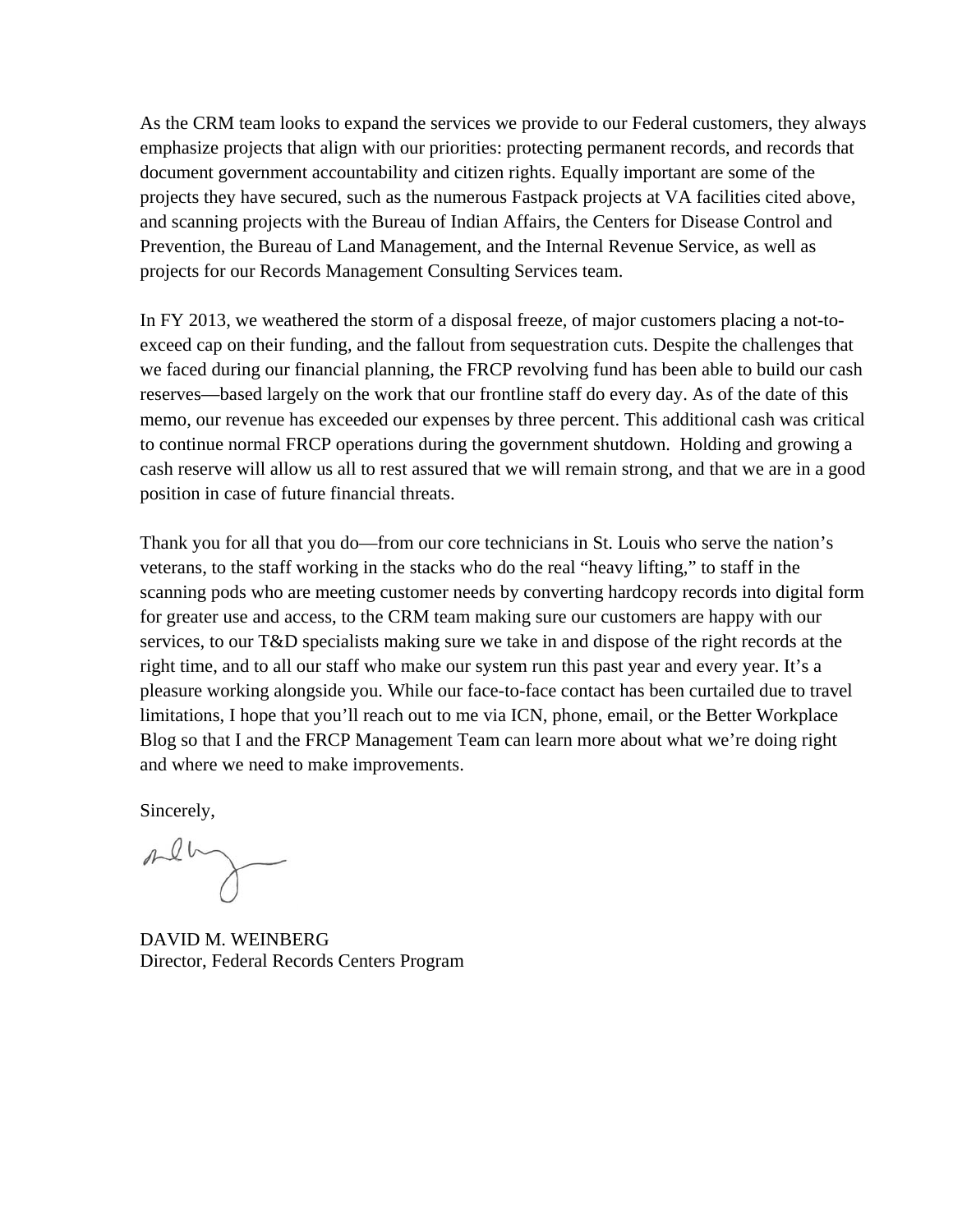

| Date:    | October 20, 2014                                     |
|----------|------------------------------------------------------|
| To:      | All Federal Records Centers Program Staff            |
| From:    | David M. Weinberg                                    |
| Subject: | State of the Federal Records Centers Program—FY 2014 |

**First things first:** For 15 great years, the Federal Records Centers Program (FRCP) has operated as a revolving fund. We have been successful every year since Fiscal Year 2000 in meeting our customers' expectations, supporting the growth of our staff and our program, and carrying out the mission of the agency. Thank you all for making our business model a success. And happy anniversary!

I'm sure that you all will recall that a year ago, we all experienced the government shutdown. While most of the government was offline for those three weeks, FRC staff were on the job delivering records and records services to operating agencies and veterans and their families. Thanks for your dedication then and throughout this past year.

We can look back on FY 2014 with pride.

**We had a few openings and closings.** We opened our 18th FRC, and our fourth cave complex—this one in Kansas City, our third cave location in that area, joining Lee's Summit and Lenexa (and Valmeyer one state away).

We successfully closed the classified vaults at the San Bruno and Seattle FRCs. Those records were shipped to the Washington National Records Center in Suitland and eligible classified records were destroyed. The Philadelphia and Seattle FRCs also assisted with the closure of the Philadelphia Market Street and Anchorage facilities, respectively, by making space available for archival and (in the case of Anchorage) pre-archival records.

**Workload statistics** for FY 2014, as in previous years, show once again that the FRCP is active and vibrant, meeting customer expectations and fulfilling the highest number of service requests throughout the agency. In FY 2014, we accepted one million cubic feet in new transfers. That brings our total holdings to nearly 30 million cubic feet of records—an all time high. Disposals totalled 1.2 million cubic feet, beating last year's disposal by more than 400,000 cubic feet (thanks in part to our Transfer and Dispostion teams around the country). We fulfilled seven million general reference requests and nearly one million military reference requests. Those are

NATIONAL ARCHIVES and RECORDS ADMINISTRATION

8601 ADELPHI ROAD COLLEGE PARK, MD 20740-6001 www.archives.gov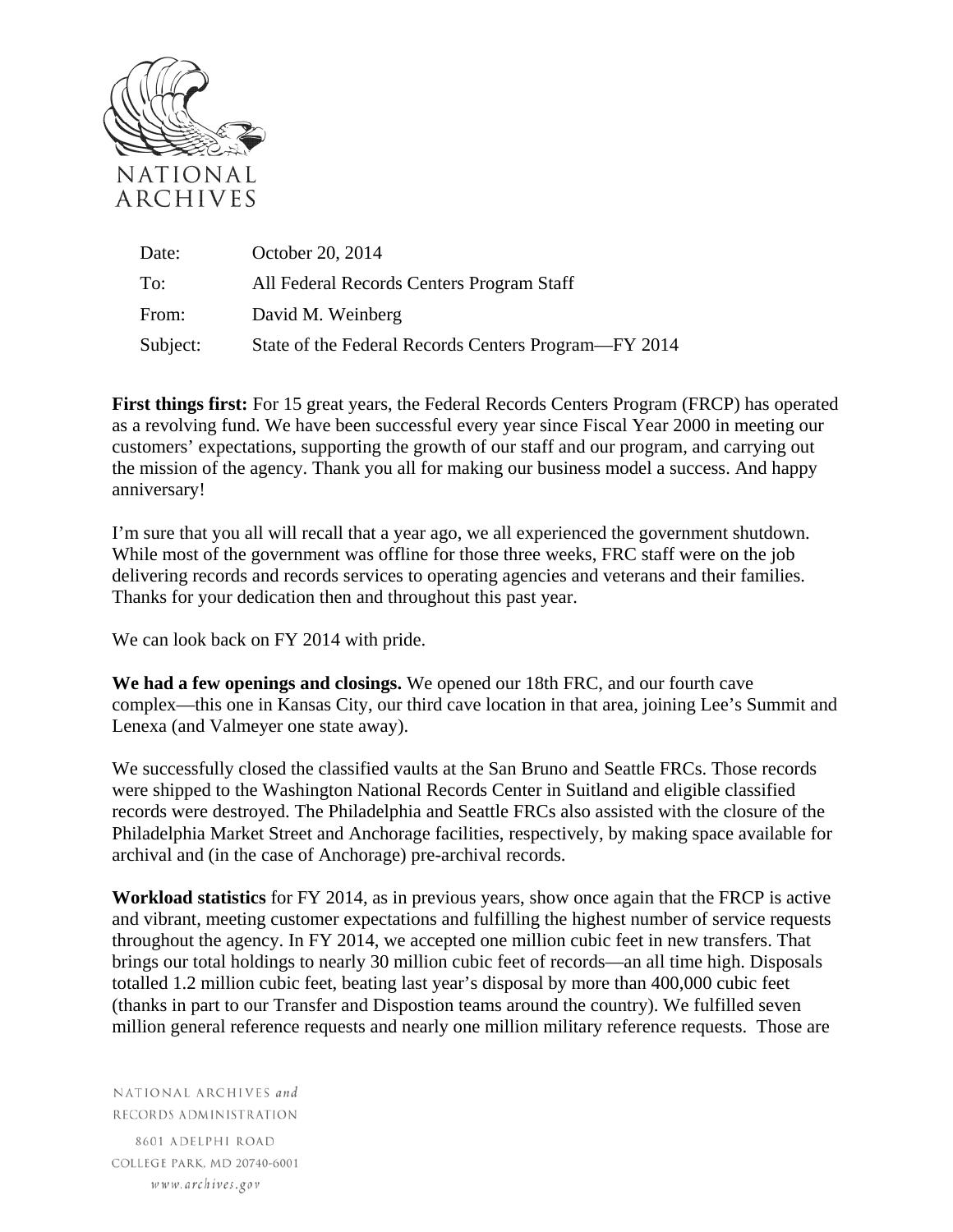impressive workload statistics that each of you contributed to in the delivery of records services to our customers.

We added key information to the Archives and Records Centers Information System (ARCIS), enabling supervisors and staff to do their jobs better. National Transfer and Disposition (NTD) reached the 70 percent goal for having all disposal authorities in an ARCIS catalog. Upon completion, NTD will have reached the FRCP goal of having a centralized, authoritative set of online records schedules.

We delivered the second annual Agency Disposition Profile to customers in March, showing pending and past-due disposition actions and associated costs. The departments of Commerce and Labor, among others, were prompted to address their backlog of non-responsive disposals. Through these and other efforts, such as the disposal of non-textual and classified records backlogs through a new contract, the FRCP was able to destroy more records than it received in FY 2014, a critical accomplishment given the current shortage of available space.

We also successfully rolled out ARCIS Business Intelligence to all FRCs this year. Using data drawn from ARCIS and the billing system, this analytical tool allows managers and NTD to develop reports—canned or customized—to assist them in the oversight of their operations.

**In social media,** our new FRCP space on the Internal Collaboration Network (ICN) has taken off; it was the second highest community in the number of page visits as of July with 2,679 views. This is due in part to our efforts to promote NARA as a great place to work, with engagement from the Better Workplace bloggers, the FRCP Management Team blogs, the linking of FRC-specific pages, and contributions from everyone at NARA who commented to the various posts.

**The Department of Veterans Affairs** (VA) continues to work closely with us. This year, we continued to provide valuable support via our FastPack services to VA offices located in Albany (NY), Syracuse (NY), Martinsburg (WV), Louisville (KY), and Richmond (VA) using blended teams from many FRCs. VA expressed great satisfaction with the work performed by the teams and has already lined up more projects for FY2015.

We successfully closed out our three-year project for the Veterans Benefits Administration by developing a document imaging system using our Kofax scanning solution for automatic data extraction from scanned images.

**At the National Personnel Records Center** (NPRC) in St. Louis, we deployed dual monitors as standard operating equipment to all correspondence technicians, enabling them to view a digital image of a service request on one screen and the corresponding Case Management Reporting System (CMRS) applets on the other.

NPRC's Military Personnel Records facility deployed a new quality assurance program for its correspondence work that has led to greater standardization of work processes and improved accuracy in responses.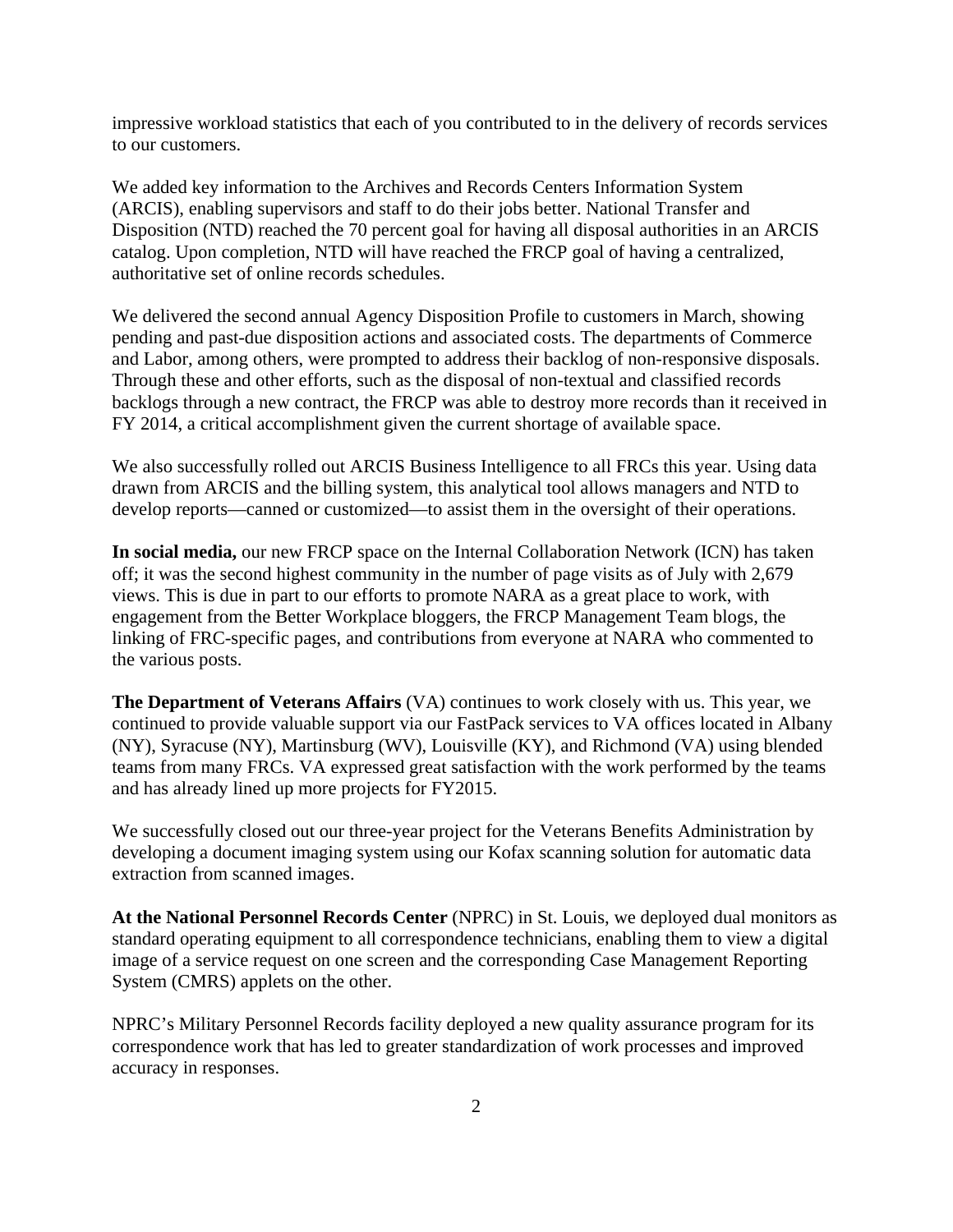The Records Retrieval Branch supported the efforts of VA at reducing its backlog of claims for adjudication by responding to multiple surges in reference requests and by instituting a quality review program to enable original records loaned to VA for off-site digitization. And to better support the "one-stop shopping" concept for verification of military awards and decorations, NPRC entered into an agreement with the Department of the Navy to transfer this function and staff to NPRC.

On NPRC's civilian side, staff have been successfully working with Office of Personnel Management (OPM) and U.S. Postal Service (USPS) teams focused on accelerating the timeline for retirement processing. These teams prioritized the retirement of requests to ensure information is received to support the scheduled retirement date.

**In other developments**, the Customer Relationship Management team completed or is currently working on 47 projects that generated an estimated \$2 million in incremental gross revenue. Emails and positive comments we receive from customers indicate they are very pleased with the business solutions provided them through the account managers and executed by our operations team.

**Looking ahead to next year,** the agency is preparing for career pathing so all staff will understand their career options within the FRCP, Agency Services, or elsewhere at NARA. FRCP leadership, working with colleagues across the agency, charted out the as-is process and modeled a more streamlined process using "on-ramps" to transfer from one career path to another. More on career pathing will presented in FY 2015.

Finally, since FY 2003, we have planned and executed the upgrade or replacement of every FRC to fully meet the standards codified in 36 CFR 1234. Doing so required huge cash reserves, including the massive amounts needed to move records from old facilities to new. That is now behind us and for the second year in a row, we have been able to maintain stable pricing in the fees we charge our customers.

I want to extend my thanks to everyone at NARA, but especially my colleagues within the FRCP, for an outstanding FY 2014. I look forward to working together with all of you in FRCP in FY 2015 to meet the needs of our customers.

Sincerely,

DAVID M. WEINBERG Director, Federal Records Centers Program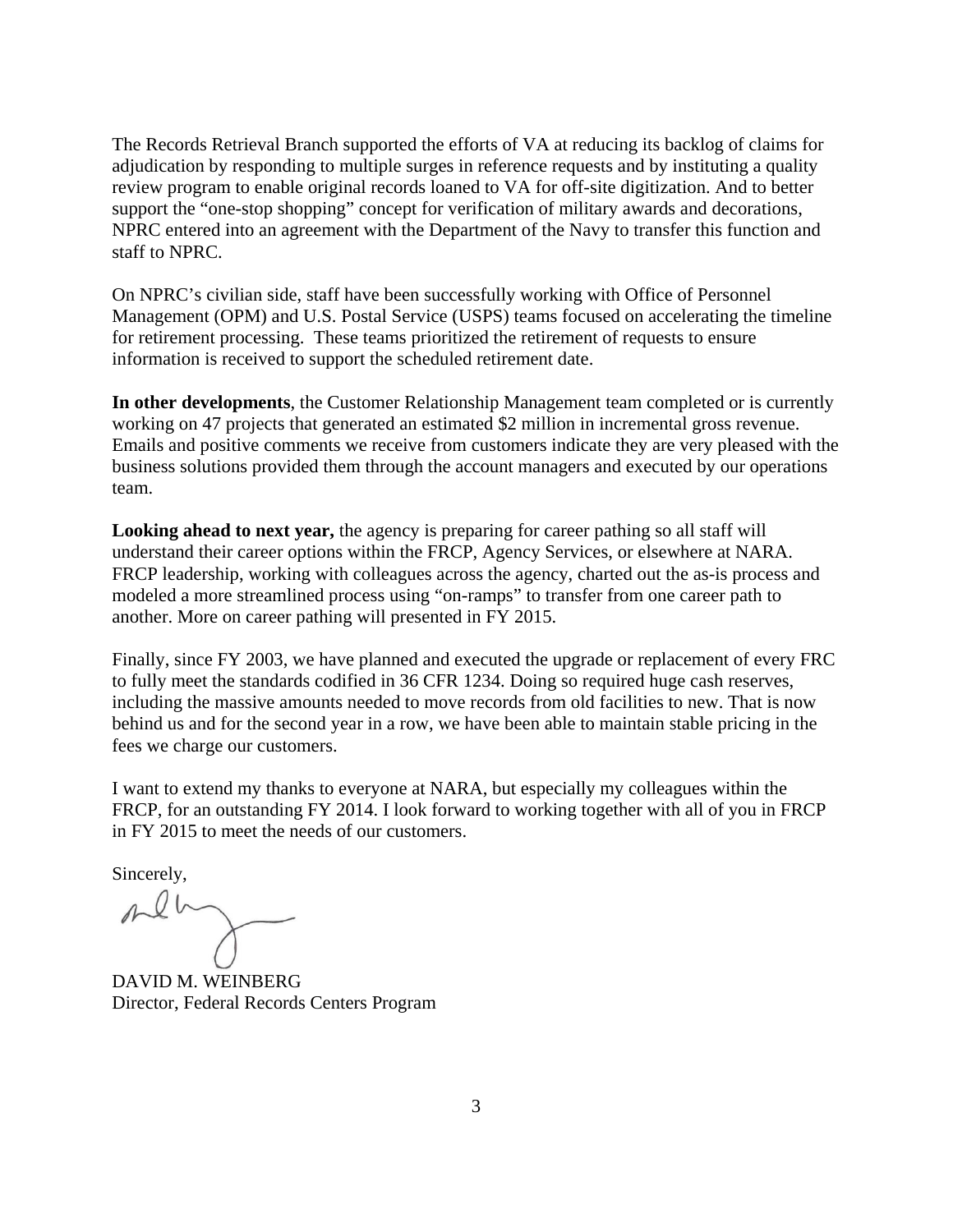

| Date:    | October 29, 2015                                     |
|----------|------------------------------------------------------|
| To:      | All Federal Records Centers Program Staff            |
| From:    | David M. Weinberg                                    |
| Subject: | State of the Federal Records Centers Program—FY 2015 |

As we at the Federal Records Center Program (FRCP) wrap up another successful year in providing records services to Federal agencies and to veterans and their families, we can all look back with a sense of accomplishment on a job well done.

While there were many success stories in the FRCP this past year, I would like to highlight just three.

- The Department of Justice lifted the Tobacco Industry Litigation (TIL) records freeze, which paves the way for the disposal of up to two million cubic feet of records that are now eligible for disposal actions. Executing the TIL disposal, beginning with this past April's disposal cycle and continuing over the next few years, will open up much needed space in many of the FRCs.
- After peaking at 163,000 requests pending in February 2015, the National Personnel Records Center (NPRC) in St. Louis reduced its backlog of military correspondence requests by 30,000 over the next seven months. This is particularly noteworthy as the Center was challenged during the same time to staff nearly 200 positions that became vacant as a result of the transition from the student temporary employment program to full-time permanent employees.
- Finally, I am very pleased to report that we made solid progress, for the very first time, in our Employee Viewpoint Survey (EVS) scores. The FRCP's participation rate in the EVS increased, and our scores improved with an overall positive rating from 48.4 percent last year to 52.9 percent this year. In fact, our scores showed an increase in positive responses to every survey question except for six questions.

## **Workload**

The FRCP continues to be the most active component within the National Archives as evidenced by our workload statistics. As in past years, this activity continued unabated, while we met customer demand and supported the business needs of our customers and the mission of the National Archives. In FY 2015, we

NATIONAL ARCHIVES and RECORDS ADMINISTRATION 8601 ADELPHI ROAD COLLEGE PARK, MD 20740-6001 www.archives.gov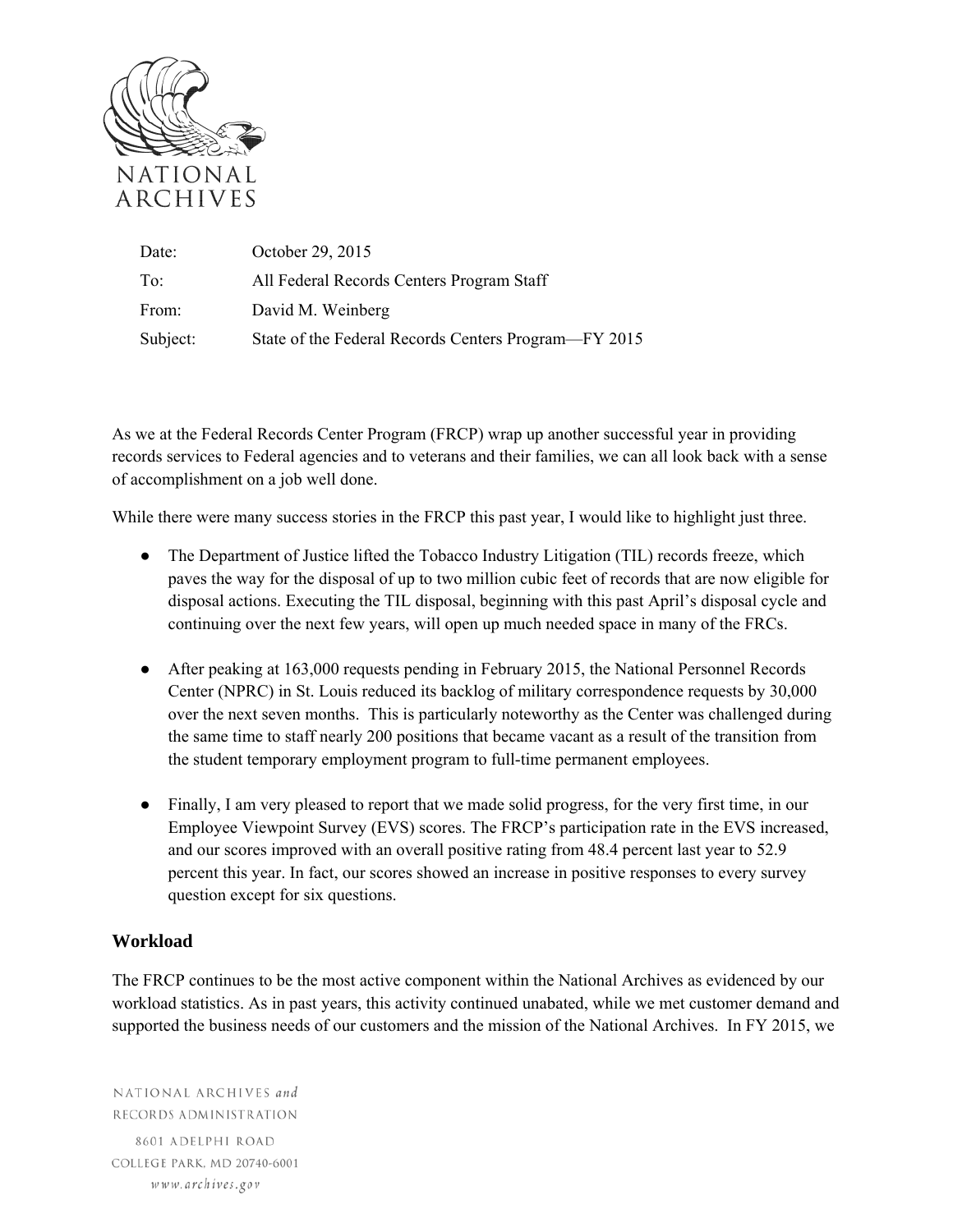accepted 940,000 cubic feet of new transfers, which brings FRCP's total holdings to 30 million cubic feet of records.

At the same time, we disposed of 1.4 million cubic feet, beating last year's disposal activity by more than 200,000 cubic feet. The uptick in disposals is directly related to the first waves of the TIL freeze lift now being processed. We provided responses to an impressive 7.8 million general reference requests and 1.1 million military reference requests.

## **Employee Engagement**

From our Better Workplace Teams to the ICN bloggers, staff throughout the organization jumped in to make NARA a great place to work. Many participated in the planning and the implementation of workplace improvements, team building, and FRCP sessions and training. These activities and more resulted in creating a better work environment, developing skills, and enhancing team cohesion.

In FY 2015, we implemented a grassroots methodology in each center, where local staff could identify and have an ownership stake in the Top 3 initiatives that matter most to them. Each team used the 2014 EVS results as a tool to help frame the discussion and create the path forward that was captured in their Top 3 for 2015. We will continue to use this successful methodology in FY 2016. A special thank you to everyone who contributed ideas and creativity in the generation of the Top 3!

## **Operations**

The FRCP continued to train additional agencies on the use of the Customer Portal of the Archives and Records Centers Information System (ARCIS) enabling them to transact all FRC reference and transfer requests on ARCIS. This year, 22 agencies joined, bringing our total to 69 agencies that use the Portal to transact service requests.

To improve the efficiency of agencies using ARCIS, the FRCP created and launched a series of YouTube training videos (view it at *www.tinyurl.com/ARCIS-Training*) for agencies instead of instructor led instruction. The Department of Labor successfully trained its offices by exclusively using this approach to instruction.

By the end of August, the FRCP continued to excel in providing timely service in two key areas reference requests and processing the Standard Form 135, *Records Transmittal and Receipt*. The FRCP provided reference requests when promised 97.26 percent of the time, which exceeds the established PMRS goal of 95 percent, and processed more than 34,000 SF 135s within 10 days of receipt 90.4 percent of the time. Through the efforts made in 2015 to backfill vacant positions and add new positions, the FRCP is primed to improve its performance on refiles and interfiles.

The government-wide plan for destroying records eligible for disposal following the TIL lift was finalized and will run well into FY 2019. Disposal review training was piloted to help develop resources for addressing the 190,000 TIL transfers requiring review. As of the end of the fiscal year, 130,000 cubic feet of TIL-lift records were destroyed, 175,000 cubic feet are approved for destruction and 570,000 cubic feet are in disposition-generated status.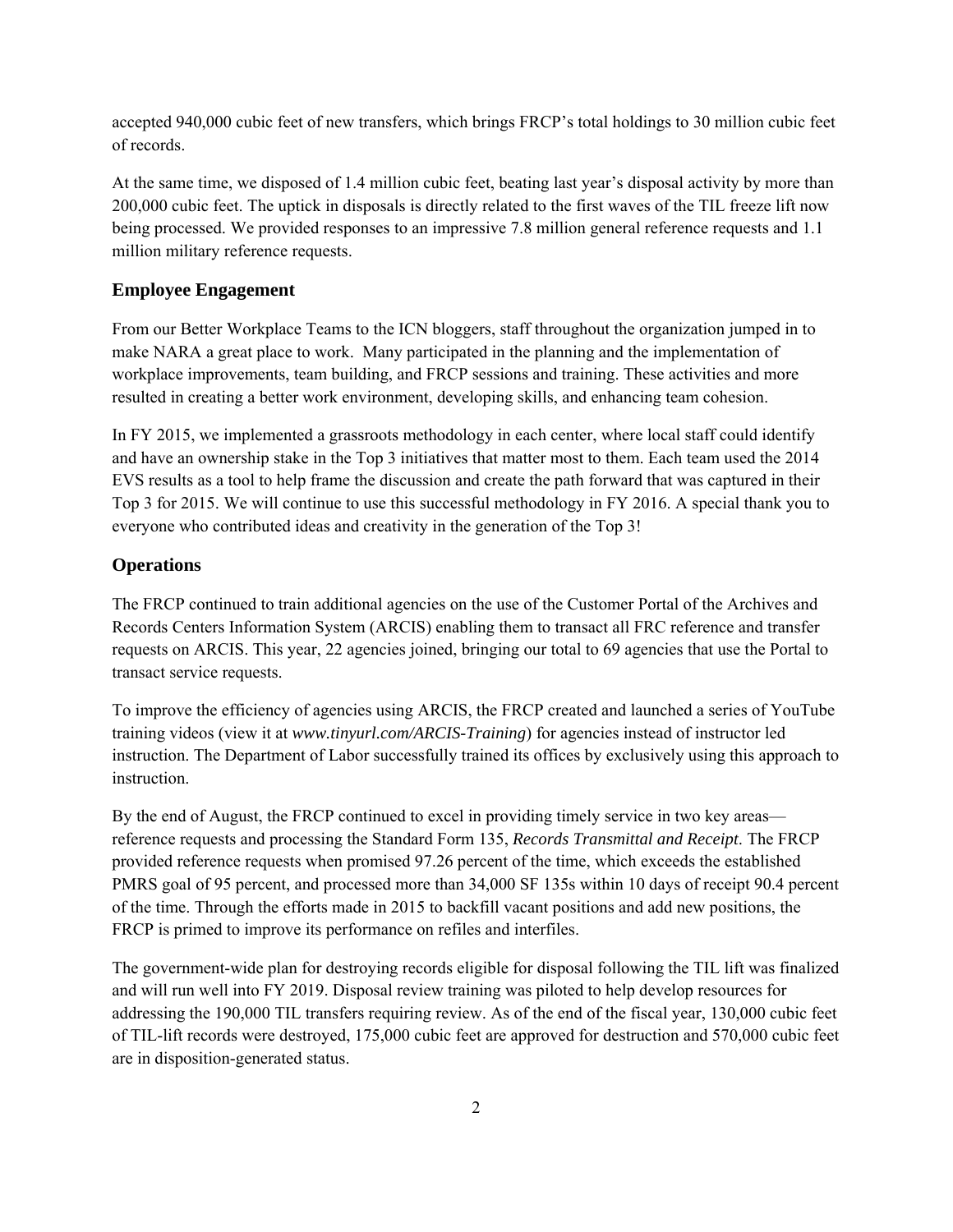In addition, successful disposal efforts occurred in partnership with such agencies as the Internal Revenue Service, Department of Education, Bureau of Land Management and the Forest Service. Special reports and increased use in ARCIS of information using NARA standards helped improve the process of accessioning records via the annual move of permanent records.

Through a series of special projects, our records management consulting team helped nearly three dozen Federal agencies gain better control over their records. Our analysts worked with record creators and NARA stakeholders to identify important records and bring them into safekeeping. This work will ultimately allow researchers to gain access to records of racial discrimination, national park stewardship, financial regulation, and medical research, among other subjects that would not otherwise fall until NARA custody.

Finally, with the assistance and expertise of our team, agencies were able to free up office space and reduce their risk by disposing of thousands of feet of records kept past their retention periods.

## **NPRC**

At NPRC's military facility in St. Louis, progress continued on the standardization of orientation and training for new hires in its correspondence units. A single team dedicated to the providing a 90-day period of on-the-job training to all newly hired technicians before their permanent placement in a NPRC Reference Core is greatly improving the consistency of training and positioning new staff members for long term success.

NPRC also expanded its Call Center capacity, reducing average wait times from over 11 minutes per call at the beginning of the fiscal year, to 4 minutes per call today. There are more resources assigned to NPRC's Call Center today than there have been at any other time in its history.

After a challenging first quarter, significant improvement was also made to the Center's response time metric for requests for military separation documents, the DD Form 214, *Certificate of Release or Discharge from Active Duty*. Performance improved from 89 percent serviced in ten days or less during the first quarter to 95 percent by the end of the year.

NPRC's civilian facility in Valmeyer, Illinois, responded to nearly 40,000 requests for civilian personnel records, servicing them with an average response time of 5.9 workdays. It also reconstituted its Document Conversion Unit to provide a digital conversion solution for Service Treatment Records of the United States Coast Guard.

## **Customer Relations Management**

The FRCP continues to receive high marks in our annual customer survey conducted by our Customer Relations Management Branch. More than 93 percent of our customers felt the FRCP is responsive to their service related questions and concerns. Also 94 percent of them said the FRCP is timely in resolving service related issues. These types of scores from customers are earned because of the sheer dedication of our staff throughout the FRCP and contribute to the success of our customers.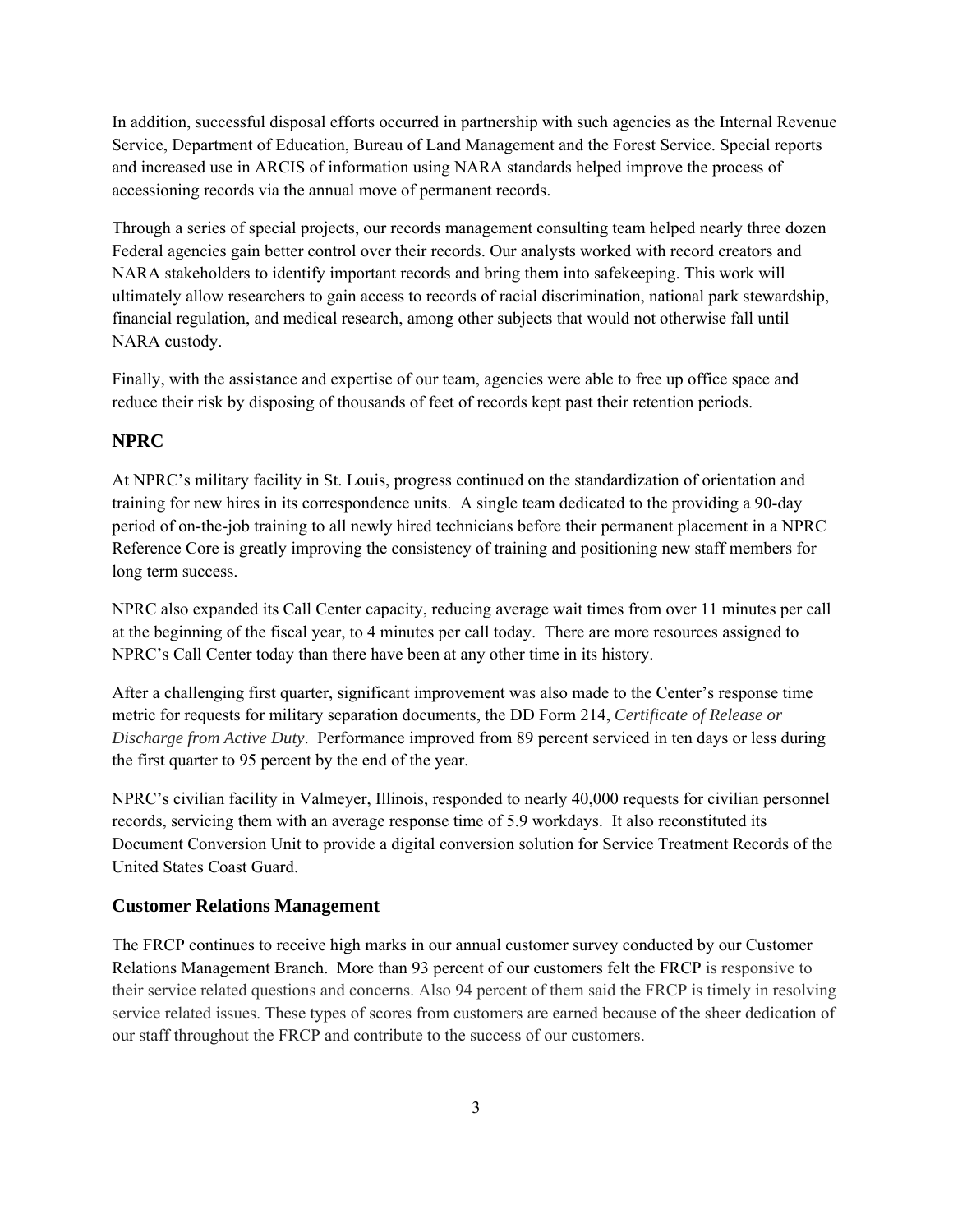As you know, "Connecting with Customers," one of the four goals in NARA's Strategic Plan, challenges us to continuously improve customer service. Thank you for your dedication in continuing to help us "connect with customers" and continue the positive momentum as we move forward with our customer engagement.

## **Looking ahead**

In 2015, Operations made further process improvements to the disposal process and updated the supplement to NARA 1464, Destruction of Federal Records in the Custody of NARA Records Centers to reflect these changes. It also established the Transfer Process Re-engineering Team and began work on documenting the current transfer process as a precursor for an improved modeling process scheduled for FY 2016. Also, in FY 2016, Operations will begin the development of the standard operating procedures for the remaining functions—refile, interfile, and reference.

ARCIS will continue to evolve under agile software development practices starting with two new Customer Portal Modules to support agencies managing all their requests through the portal or through web services. The Disposition module will provide our customers a means to respond, communicate, and manage their decisions on transfers that have reached the end of their lifecycle. The new Communications module will provide the basis for managing contact information and notifications. Customers will then be notified when status changes occur related to their holdings and requests (received, needs clarification, shipped, etc.).

With the maturity of its now two-year-old Quality Assurance Program, NPRC announced plans to adjust its Career Advancement Program to eliminate the requirement for competency exercises and instead examine accuracy and productivity measures to evaluate technical competency. We are hoping to deploy the changes early in FY 2016.

The upcoming fiscal year also promises hardware and software upgrades throughout NPRC and the deployment of digital scanning equipment to improve the efficiency of accessing military records stored on microfiche. FY 2016 also promises the continuation of work with the Office of the Chief, Army Reserve, to explore the feasibility of scanning and electronically transmitting requested separation documents at NPRC to requesters.

As we look to the future, the FRCP is proposing some strategic rate adjustments to cover an increase in expenses. We are establishing a new direction when it comes to our staffing, including an emphasis on career pathing, a shift from temporary appointments to permanent hires, and new locality pay adjustments for the 753 FRCP staff in the St. Louis and Kansas City areas.

Finally, I am pleased to report that the FRCP is financially strong, with cash reserves at an all-time high. We ended FY 2015 with a modest three percent surplus, which will be used to improve ARCIS functionality, integrate scanned DD Form 214s into the NPRC correspondence process, invest in equipment, and ensure the safety of our staff at each of our records centers.

Thanks to everyone who made FY 2015 another exceptional year in the services we provide to our customers. And now, as FY 2016 begins, we look forward to new challenges and opportunities. As in the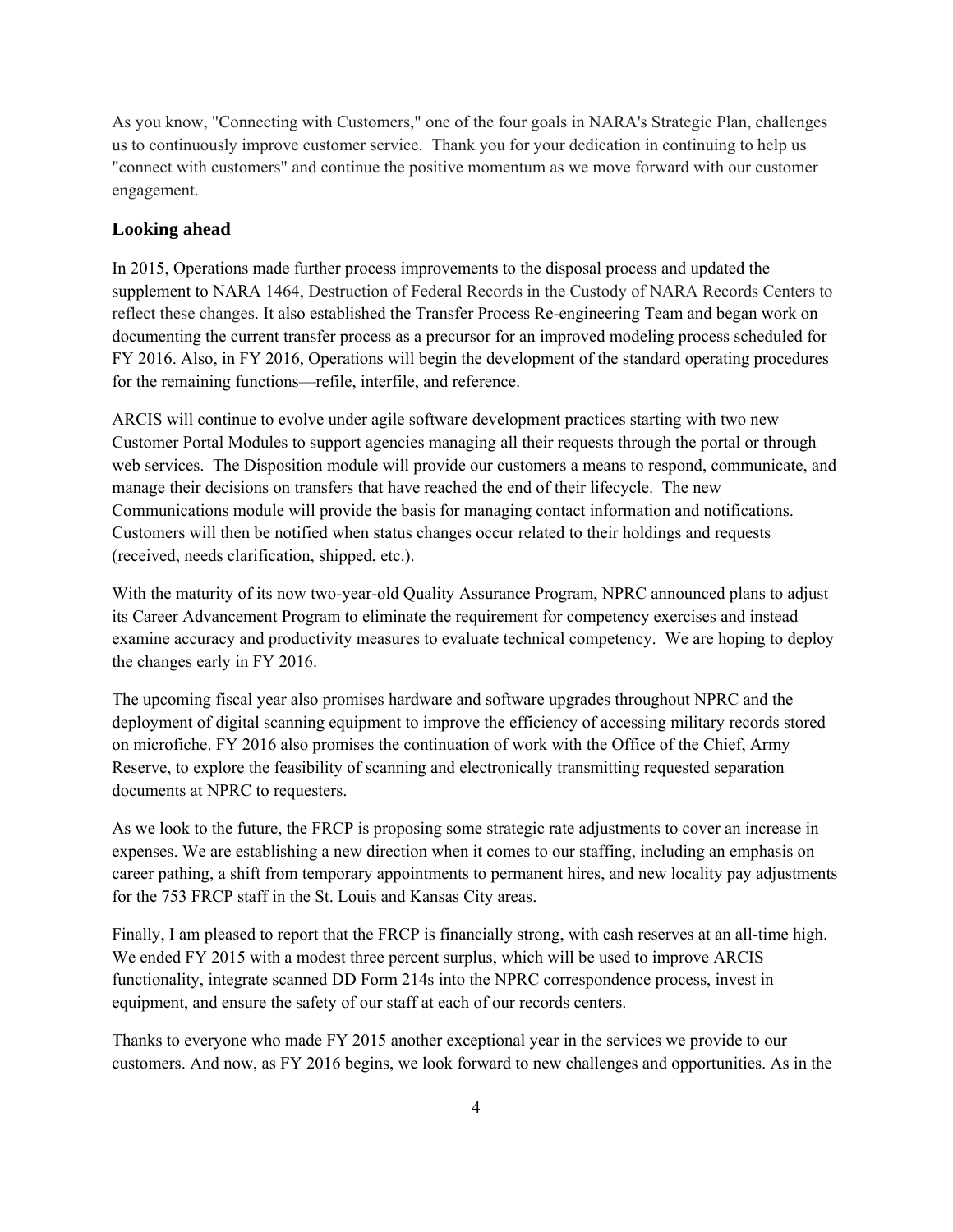past, we rely on the FRCP team nationwide for the best ideas on improving our services and internal operations.

Feel free to share your ideas with me via email or on the ICN.

Sincerely,<br> $\Lambda$ 

DAVID M. WEINBERG Director, Federal Records Centers Program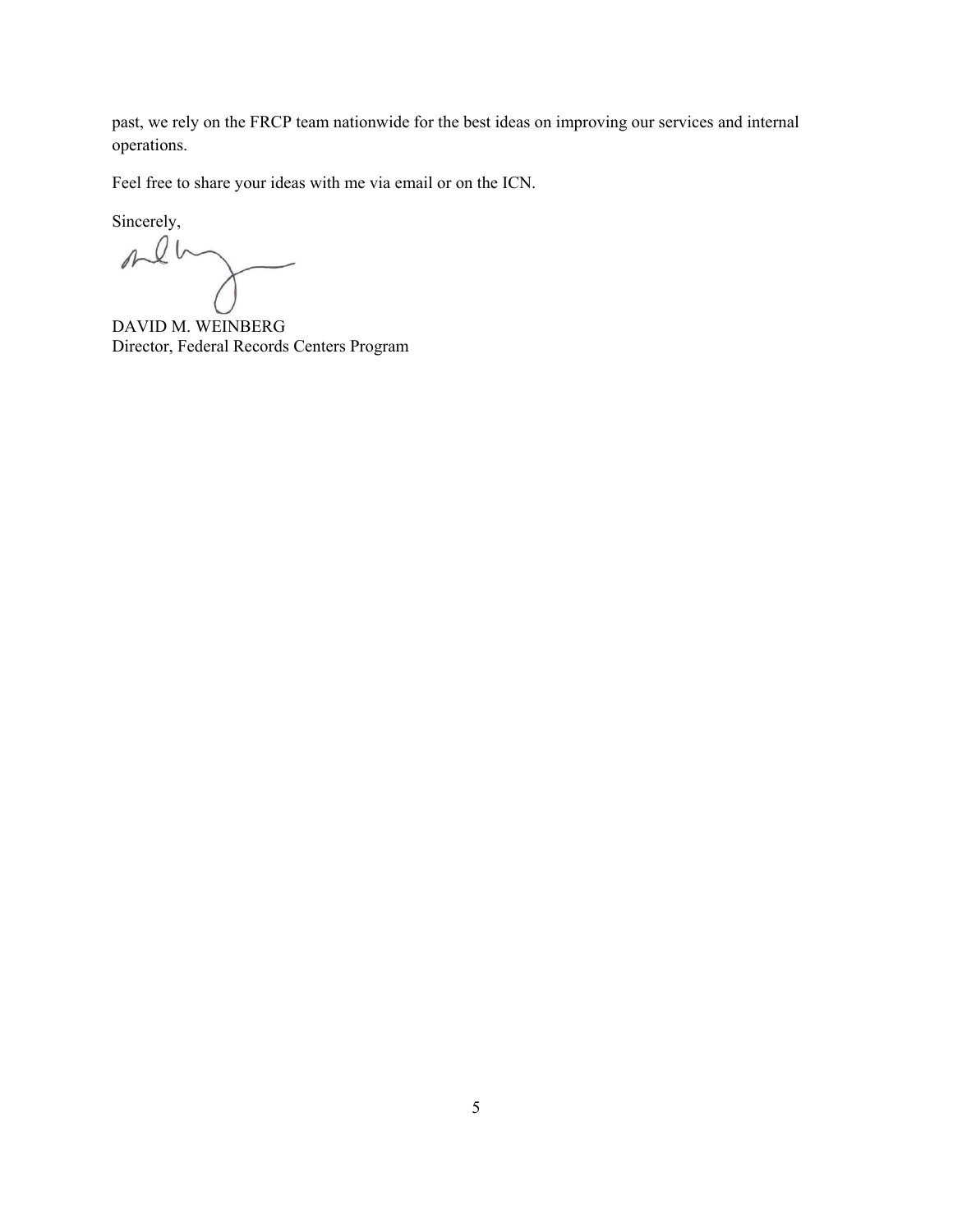

| Date:    | November 2, $2016$                                   |
|----------|------------------------------------------------------|
| To:      | All Federal Records Centers Program Staff            |
| From:    | David M. Weinberg                                    |
| Subject: | State of the Federal Records Centers Program—FY 2016 |

What another great year it has been for the Federal Records Centers Program (FRCP), the National Archives and Records Administration (NARA), and our customers.

The FRCP accomplished several major goals in FY 2016. We made great progress on the timely disposal of records formerly under the Tobacco Industry Litigation (TIL) freeze. The National Personnel Records Center (NPRC) reduced the backlog to 85,000 pending cases in the fourth quarter, meeting a major milestone in the backlog reduction plan. Great work to our nationwide Transfer and Disposition team, the entire NPRC crew, and all FRCP staff as we continue to support the NARA mission and all of our customers—both Federal agencies and our nation's veterans and their families.

## **Workload**

Demand for our core services has once again increased over prior years. In Fiscal Year 2016, we accepted 1.1 million cubic feet of new transfers, which brings our total holdings to 29.4 million cubic feet of records. At the same time, we disposed of 1.5 million cubic feet, beating last year's disposal activity by almost 300,000 cubic feet. The increase in disposal activity is directly related to the lifting of the TIL freeze. FRCP staff reviewed 80,000 transfers for disposal, processed 34,000 new transfers, accessioned 6,000 permanent transfers (79,000 cubic feet) as part of the Annual Move, and reviewed 9,700 transfers for possible accessioning in FY 2017.

We also provided responses to an impressive 7.9 million general reference requests and more than 1.2 million military and civilian reference requests.

## **Employee Engagement**

I am especially proud of our continued progress in employee engagement. Each of the FRCs and the NPRC components focused for a second year on their self-identified top three initiatives that matter most. Since we began our employee-driven "top three" focus, our Employee Viewpoint Survey (EVS) scores have shown a steady improvement. The first year, our scores increased by an impressive 4.4 percent overall, and last year they increased another 7.5 percent. We're on the right track and building momentum.

NATIONAL ARCHIVES and RECORDS ADMINISTRATION 8601 ADELPHI ROAD COLLEGE PARK. MD 20740-6001 www.archives.gov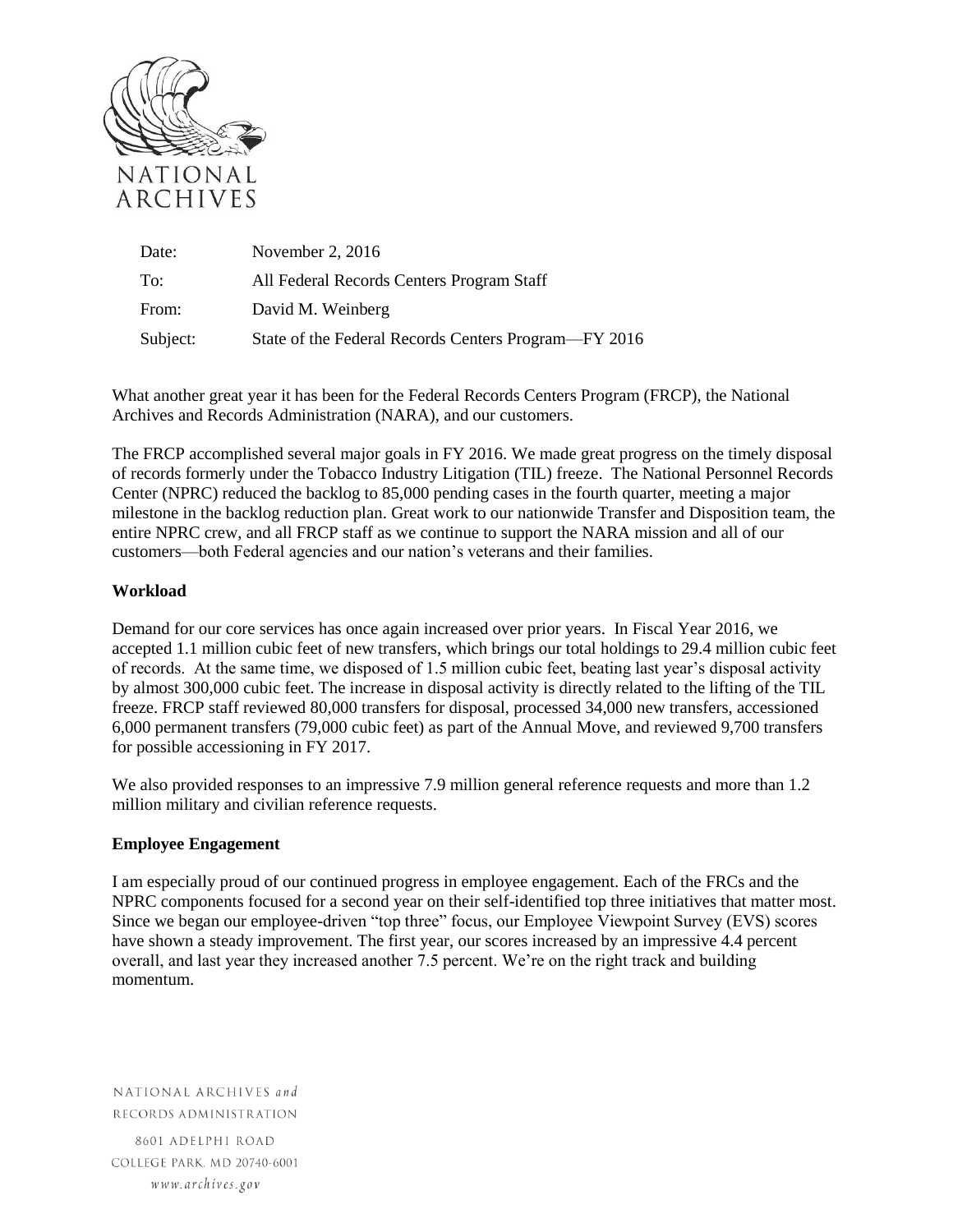Many staff members are involved in making the FRCP a great place to work. Staff have joined local and national committees that contribute to creating a better workplace. Spanning safety issues, process enhancements, social activities, and health and wellness, staff have stepped up to improve their workplace by addressing topics that are specific to their location. The teamwork throughout the program is evident in our EVS results.

Equally gratifying is the excellent work done by our Better Workplace Bloggers on the Internal Collaboration Network (ICN). This team was recognized this year with an Archivist's Award for its focus on spreading the "good news" of the FRCP. The team shared information on Better Workplace initiatives in their FRCs, interviewed senior NARA leaders to get their input on the work of the FRCP, and shared best practices among the FRCs.

#### **Operations**

The TIL freeze lift project continued to be a high priority this year and the National Transfer & Disposition Team (NTD) played a significant role in planning and executing the lift. The TIL freeze was first applied in 1999 when the United States Department of Justice (DOJ) sued several major tobacco companies for fraudulent and unlawful conduct and reimbursement of tobacco-related medical expenses. The freeze was finally lifted on December 31, 2015.

Although the TIL freeze lift effort will not be finished for most agencies until the summer of 2018, the FRCs have already addressed 75 percent of the 2.2 million cubic feet of records immediately eligible for disposal by issuing disposal notices for more than 70,000 transfers since April 2015, which is a major accomplishment. Thanks to the occupancy of two new bays in the caves at the Kansas City FRC and our disposal actions, the FRCP has more than three million cubic feet of available space (10 percent space availability) after dropping below the critical five percent availability threshold in 2015.

The NTD also coordinated 55 records freezes that were either lifted, revised, or established this year. With support from the staff of the Office of the Chief Records Officer (AC), NTD reviewed 482 draft or final records schedules. This resulted in the execution of 87 mass data changes that were incorporated into the Archives and Records Center Information System (ARCIS) holdings data. They also provided direct assistance to several FRCs to review transfers for potential disposal. It truly was a team effort this year!

The FRCP continued to move forward with improving ARCIS for NARA and agency customer users. By the end of the fiscal year, more than 70 agency customers began using the ARCIS portal 2.0. This development will save the FRCP thousands of staff hours that would have been spent on entering transactional data into ARCIS and managing user accounts.

In addition, we developed three new ARCIS enhancements that will improve the customer experience and internal operations this year. First, the new Disposition module will streamline the disposition process by providing our agency customers with portal access to review and approve disposition notifications. Second, the Customer Communication module will allow customers and FRC staff to receive and send manual and/or automatic communications about transaction status changes. And finally, ARCIS is now capable of receiving transactions directly from customer records management systems without any manual data entry. In FY 2017, select agencies will pilot these new features before final versions are deployed to all customers.

In FY 2016, the Records Management Consulting Services team carried out two dozen projects to help agencies address the challenges facing their records management programs. We inventoried records, drafted new disposition schedules, and advised agencies how to maintain their active records. We helped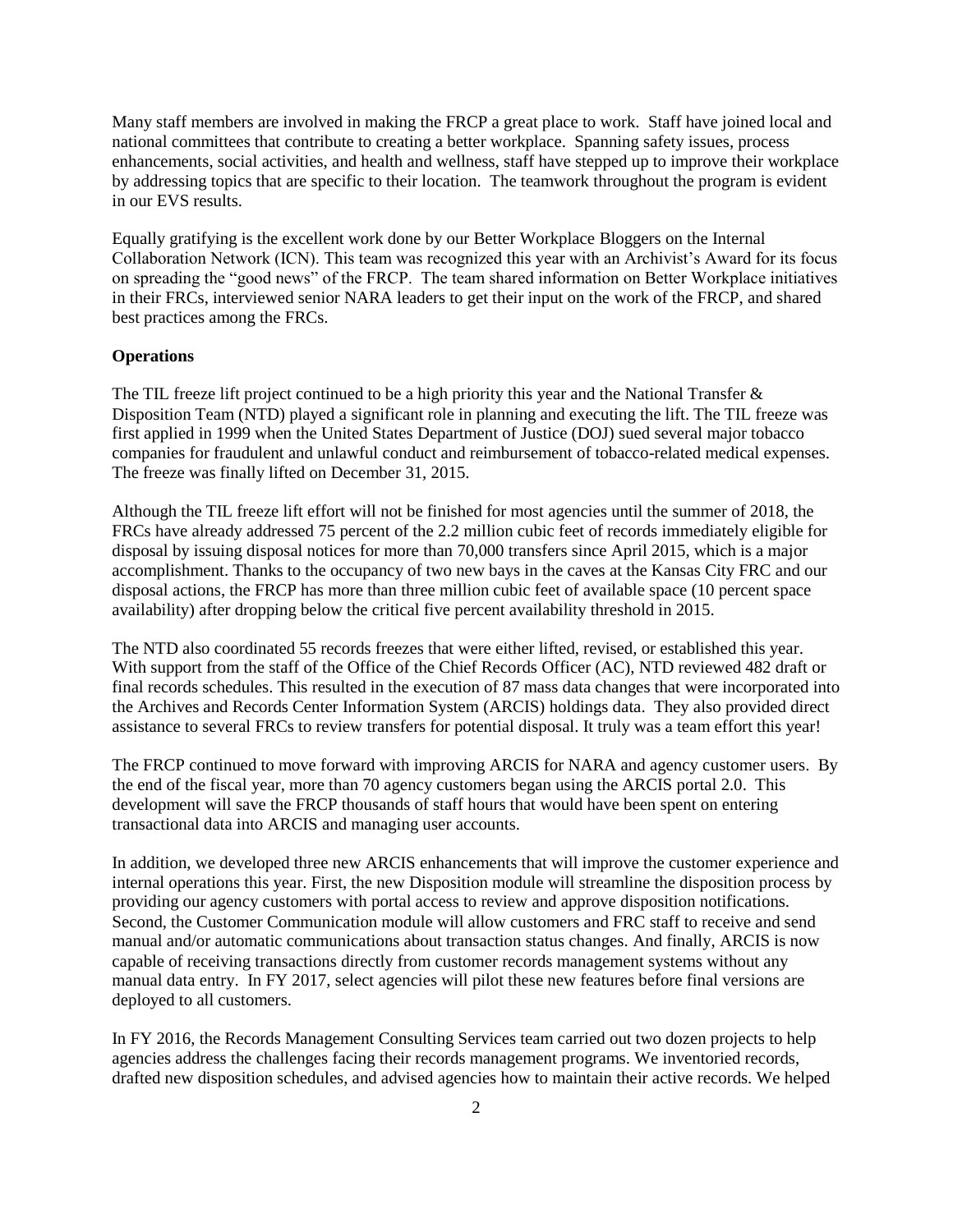agencies meet the goals of the Managing Government Records Directive, updating their business practices so they maintain more reliable electronic records. Our work also enabled NARA to gain control over permanent records that were still in agency custody, improving public access to nearly 300 feet of records about the USS Monitor, a Civil War ironclad ship.

In FY 2016, the FRCP greatly increased our scanning capacity. We deployed new high-speed and specialty scanners across our Document Conversion Units (DCU), giving the FRCP the ability to digitize microfilm, microfiche, bound volumes, and oversize material at multiple locations. We continued longterm projects to digitize historically-significant records for the National Park Service, the Bureau of Land Management, the Internal Revenue Service, and others. Of significance, NARA has begun to accession the National Register of Historic Places and Landmarks case files that our Fort Worth and Riverside DCUs have digitized. So far the Arkansas, Illinois, Michigan, and Texas records have been made available for researchers through NARA's online catalog, with more to come. The Valmeyer DCU achieved a better than expected cycle time and a high quality review rate on its U.S. Coast Guard Service Treatment Records project.

### **NPRC**

At the end of February 2016, the volume of military correspondence cases pending action by NPRC stood at more than 150,000 requests. Over the next seven months, NPRC made significant progress in reducing the backlog by more than 65,000 requests, ending the year with 85,000 pending. The entire workforce, including Valmeyer staff and St. Louis Research Services staff, provided significant support to the effort. As a result of the backlog reduction that was achieved, NPRC customers realized much improved response times. Throughout the entire fiscal year, requests for separation documents (i.e., DD Form 214) were consistently serviced in ten days or less. Response times on other requests also improved, from an average of 55 work days in March to under 30 days by the end of the fiscal year. The Center is well positioned for further improvement in FY 2017.

In addition to the backlog reduction efforts, NPRC staff also planned and executed its first ever Congressional Open House. More than 60 congressional staffers from across the United States visited the Center in person and learned more about our programs and how they can benefit constituents.

NPRC also upgraded several administrative systems, including office automation software to Microsoft Office 2013, CMRS-configured web browser to Internet Explorer 11, and production-supporting data warehouse, eAnalytics, to Business Intelligence version 11G. All were significant efforts that required careful planning, preparation, and testing to minimize the disruption to daily workflow.

NPRC also implemented changes to the Career Advancement Program to facilitate promotion of staff. NPRC leadership developed and began execution of the aggressive career pathing effort, which resulted in more than 365 staff members being promoted during the fiscal year.

#### **Customer Relations Management**

The FRCP continued directly engaging our customers through the Customer Account Manager Team. Not only did the team ensure we had the appropriate funding and agreements in place for storage, service, and projects, but their hands on approach with "customer care" has been an important tool in meeting one of NARA's Strategic Goals--A Customer Focused Organization. Likewise, the customer service provided by FRCP staff throughout the system has been key to their success.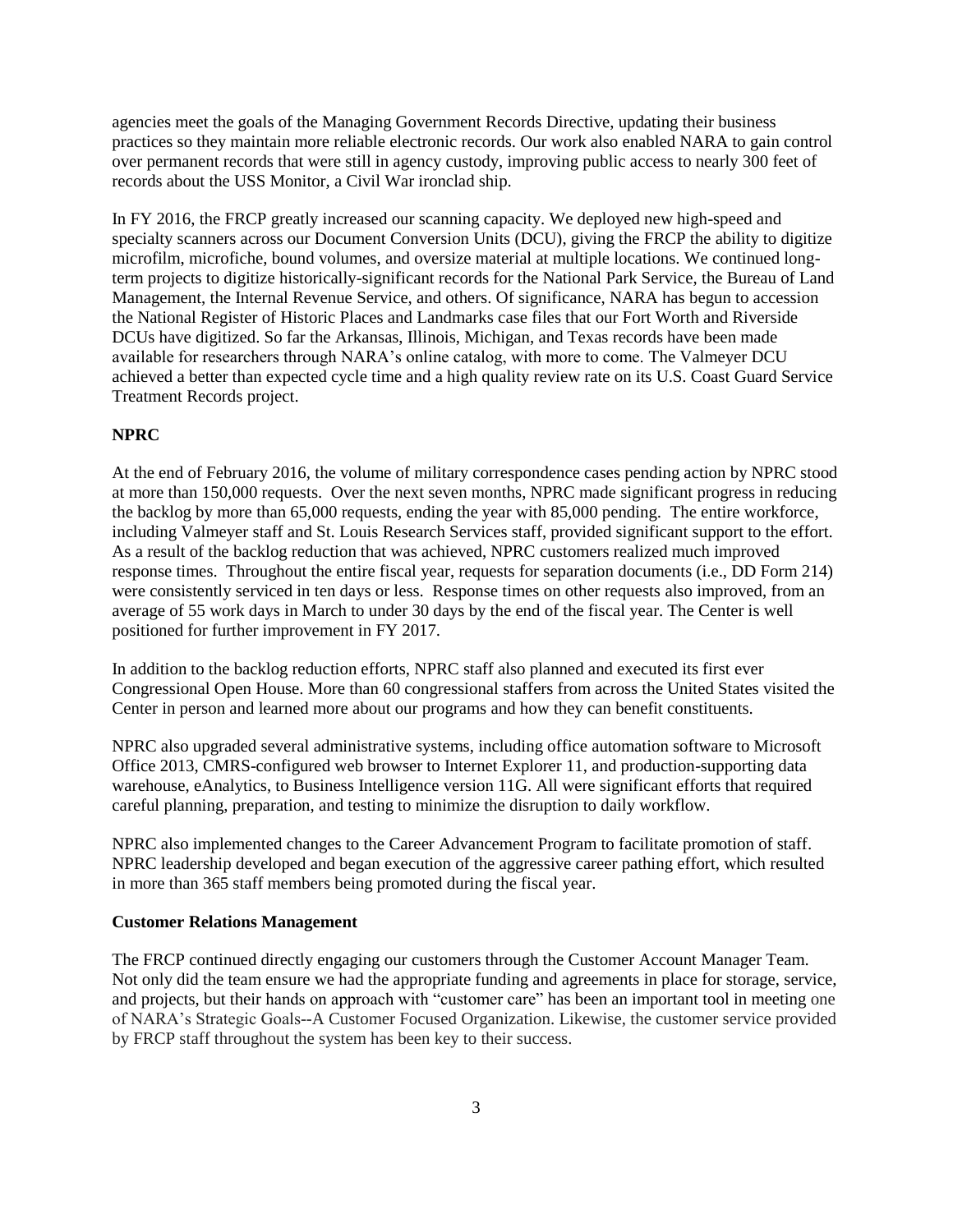The FRCP has received many letters of accolades from our customers about their positive interaction with our staff this year. The following are a few typical examples of those customer comments:

- Sarah Bussell of the IRS complimented the great service Alicia Jones at the Kingsridge FRC provided when she was seeking a missing document: "AJ definitely goes out of her way and takes the extra mile to help us out".
- NPRC Core 2 Expert Technician Rita Cann was recognized by a Forensic Odontologist with the National Missing and Unidentified Persons System after Rita furnished military dental records that supported the identification of a veteran who went missing in 2010. . ."I just wanted to again let you know how valuable your services and the services of the National Archives have been to our work. I think this makes the eighth case we have identified in the past two years."
- George Leong, the District 21 Records Manager for the U.S. Citizenship and Immigration Services thanked the entire staff at the San Bruno FRC for "ultra-quick assistance last week pulling the files for us. There was an urgent need to get the information from the files and your contributions were essential."
- Yeo Chang from the Army Family Advocacy Program in Korea wrote to recognize Carol Brooks and her colleagues at the NPRC-CPR for their outstanding support to her office. "When I reached out to Ms. Brooks several months ago about transferring our records to the NPRC, she was awesome! She replied to all my email inquiries right away and willingly took time to explain to me the procedures step by step. Thank you, Ms. Brooks, and thank you NARA for having such an awesome employee".

It is always gratifying to receive unsolicited thanks for excellent service. I want to thank you for recognizing the vital role of customer service and your dedication in continuing to assist us to "connect with customers." During the past year, new and updated marketing materials have been developed with details of the new and ongoing services that the FRCP provides to our customers. Those materials will be rolled out during FY 2017. A new FRC toolkit is in the final stages of development and will also be rolled out during FY 2017 as well.

We are planning a refresh of our website and social media tools in the new fiscal year to make the site more appealing to customers and help them find the information they need easily.

#### **Looking Ahead**

In FY 2017, the FRCP plans to: roll out the new ARCIS disposal and communication modules, issue the Annual Disposition Profile, and continue disposing records previously under the TIL and other freezes. We also plan to deploy a new DCU at the Lenexa FRC, establish process re-engineering teams to develop SOPs for reference and refile/interfile activities, and assist agencies via FastPack and records management consulting services.

NPRC plans to deploy fiche scanning technology to better support the reference process, upgrade CMRS to a browser independent platform, and deploy optical character recognition technology to support the incoming mail process. NPRC, is planning to continue career pathing activities aimed at providing upward mobility opportunities for the workforce, so supervisors can better support their direct reports.

I am pleased to report that the FRCP continues to be financially strong, with cash reserves at an all-time high. This allows us to be nimble in response to space planning, to execute upgrades for CMRS and